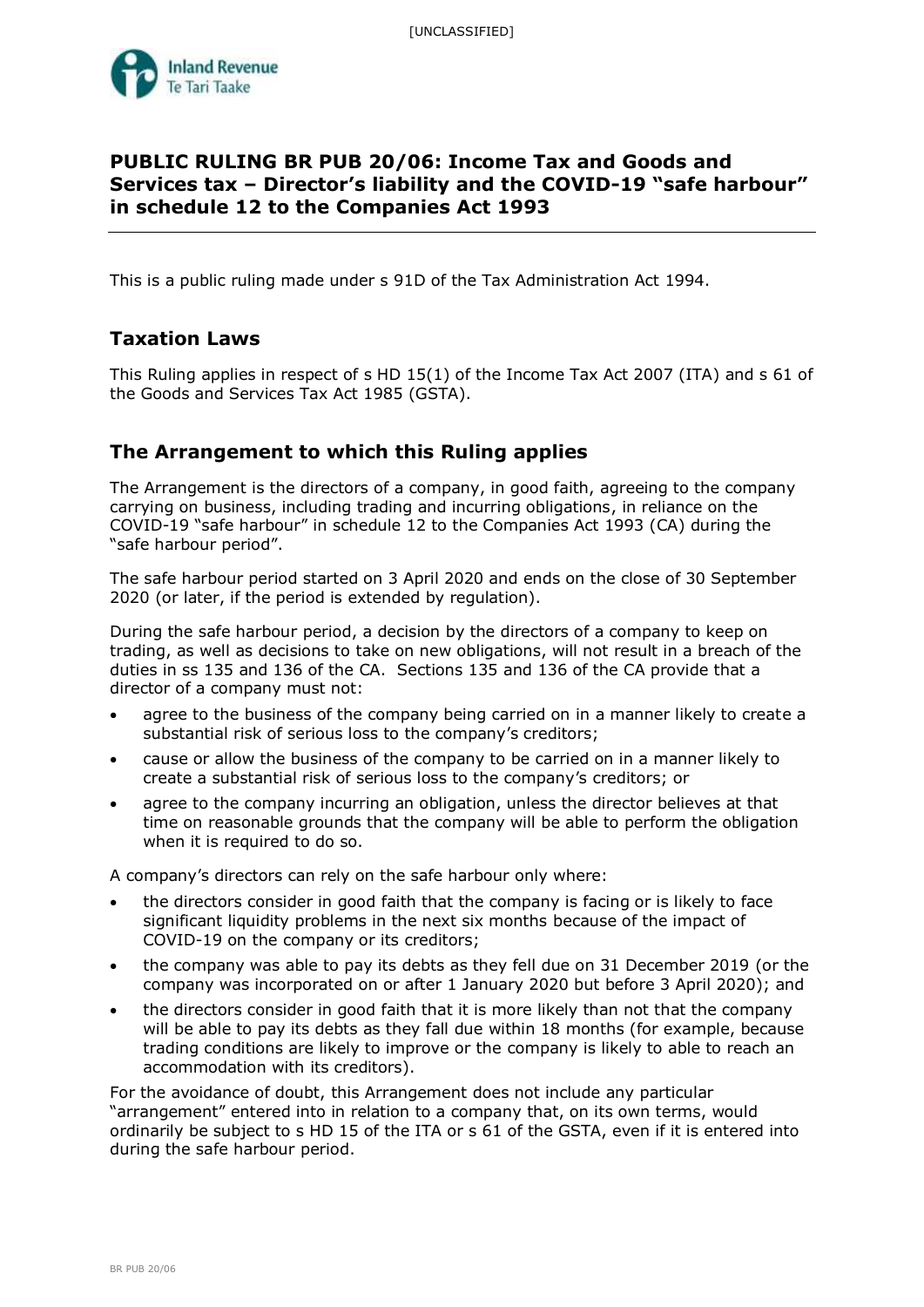# **How the Taxation Laws apply to the Arrangement**

The Taxation Laws apply to the Arrangement as follows:

- Reliance on the safe harbour by a director, and the company continuing to trade or carry on business or incur new obligations on commercial, ordinary business terms, will not, in and of itself, result in the application of s HD 15 of the ITA or s 61 of the GSTA.
- For the avoidance of doubt, s HD 15 of the ITA or s 61 of the GSTA would still apply to any particular "arrangement" entered into in relation to a company that, on its own terms, would ordinarily be subject to those provisions, even if it is entered into during the safe harbour period.

# **The period or tax year for which this Ruling applies**

This Ruling will apply for the period beginning on 3 April 2020 and ending on 30 September 2020.

This Ruling is signed by me on 10 July 2020.

Hw Davis

**Howard Davis** Group Leader, Tax Counsel Office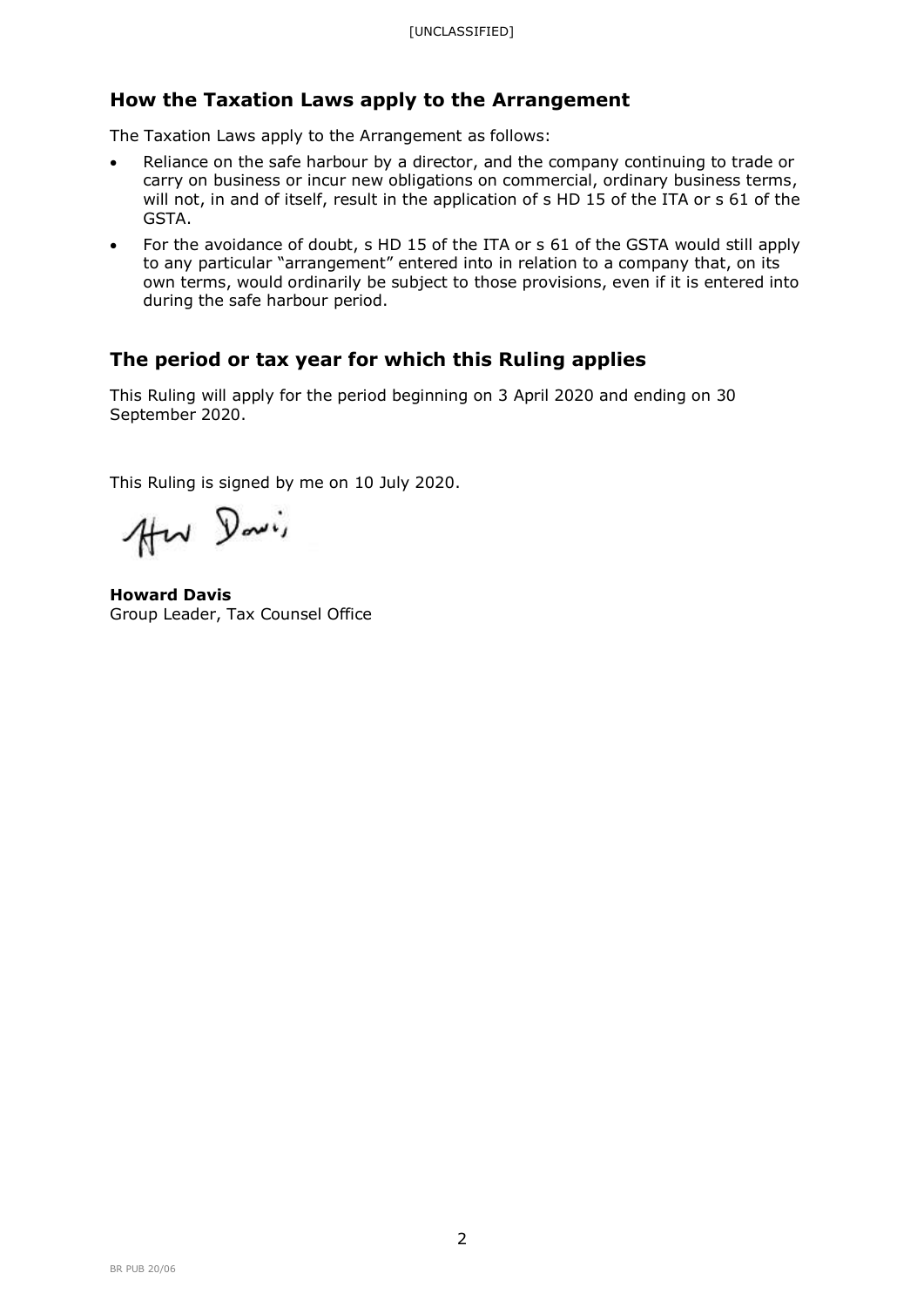

# **COMMENTARY ON PUBLIC RULING BR PUB 20/06**

This commentary is not a legally binding statement. This commentary is intended to help readers understand and apply the conclusions reached in Public Ruling BR Pub 20/06 (the Ruling).

**Contents**

Relevant legislative provisions are reproduced in the Appendix to this commentary.

| Effect of the arrangement is that the company cannot meet a tax liability  10                     |
|---------------------------------------------------------------------------------------------------|
| Whether it is reasonable to conclude that a purpose of the arrangement is that the                |
| Whether it is reasonable to conclude that a director could have anticipated the tax liability  14 |
|                                                                                                   |
|                                                                                                   |
|                                                                                                   |
|                                                                                                   |
|                                                                                                   |
|                                                                                                   |
|                                                                                                   |
|                                                                                                   |
|                                                                                                   |
|                                                                                                   |
|                                                                                                   |

# **Summary**

- 1. Under the recently enacted COVID-19 safe harbour in schedule 12 to the Companies Act 1993 (CA), during the safe harbour period certain decisions by the directors of a company, will not result in a breach of the duties in ss 135 and 136 of the CA where:
	- the directors consider in good faith that the company is facing or is likely to face significant liquidity problems in the next six months because of the impact of the COVID-19 pandemic on the company or its creditors;
	- the company was able to pay its debts as they fell due on 31 December 2019 (or the company was incorporated on or after 1 January 2020 but before 3 April 2020); and
	- the directors consider in good faith that it is more likely than not that the company will be able to pay its debts as they fall due within 18 months (for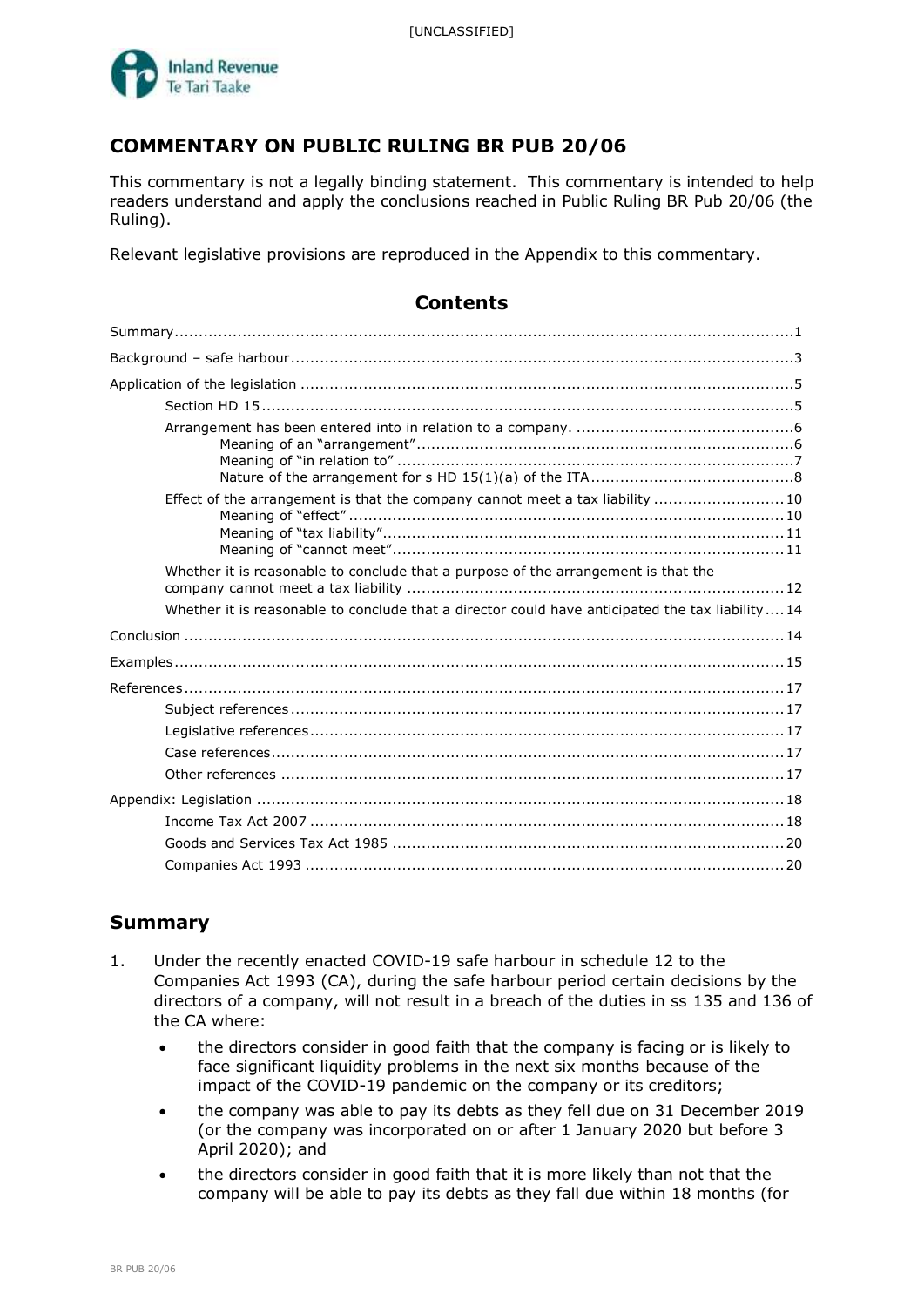example, because trading conditions are likely to improve or the company is likely to able to reach an accommodation with its creditors).

- 2. It is possible (if not likely) that despite the existence of the safe harbour, some companies will still face insolvency and be unable to pay their tax liabilities. This raises the issue of whether a director of a company who has made decisions in reliance of the safe harbour, or a relevant shareholder of the company, could be liable for the tax liability.
- 3. Section HD 15 of the Income Tax Act 2007 (ITA) (asset stripping of companies) permits income tax owing by a company to be recovered from the company's directors and shareholders where an arrangement has been entered into that has an effect that the company cannot meet a tax liability. Section 61 of the Goods and Services Tax Act 1985 (GSTA) provides that s HD 15 applies as if "income tax" and "tax" read "goods and services tax".
- 4. Section HD 15(1) of the ITA sets out when the section applies, with the liability for a director or shareholder (as agent) being provided for in s HD 15(3) to (5) and (7). This Ruling and commentary are limited to whether the requirements of s HD 15(1) of the ITA, and therefore s 61 of the GSTA, are met in the context of the safe harbour and do not provide guidance on the application of those sections more generally.
- 5. For s HD 15 of the ITA to apply, four requirements must be satisfied:
	- An arrangement is entered into in relation to a company.
	- The arrangement has an effect that the company cannot meet a tax liability (either an existing liability or one that arises later).
	- It is reasonable to conclude that a purpose of the arrangement is that the company cannot meet or will not be able meet a tax liability.
	- It is reasonable to conclude that if a director of the company at the time of the arrangement had made reasonable inquiries, they could have anticipated that the tax liability would, or would likely, be required to be met.
- 6. Determining the effect and intended purpose of an arrangement is highly fact specific.
- 7. Considering the four requirements, for s HD 15 of the ITA or s 61 of the GSTA to apply, it is necessary for the arrangement to:
	- involve the depletion of the assets of a company; and
	- be designed to have the effect that the company cannot pay a tax obligation.
- 8. The Commissioner's view is that s HD 15 of the ITA or s 61 of the GSTA will not apply to a company that is unable to pay a tax obligation where:
	- the directors of a company facing significant liquidity problems because of the effects of COVID-19 and the resulting economic climate, decide in good faith to rely on the safe harbour and continue carrying on business; or
	- as a result of the directors' decision to rely on the safe harbour, the company continues carrying on business and trading or incurs new obligations on ordinary commercial business terms (for example, bank loans or sales at credit).
- 9. However, s HD 15 of the ITA and s 61 of the GSTA will still, in the Commissioner's view, apply to any arrangement that would ordinarily be subject to the provision, notwithstanding that the arrangement was entered into during the safe harbour period following a company directors' decision to rely on the safe harbour.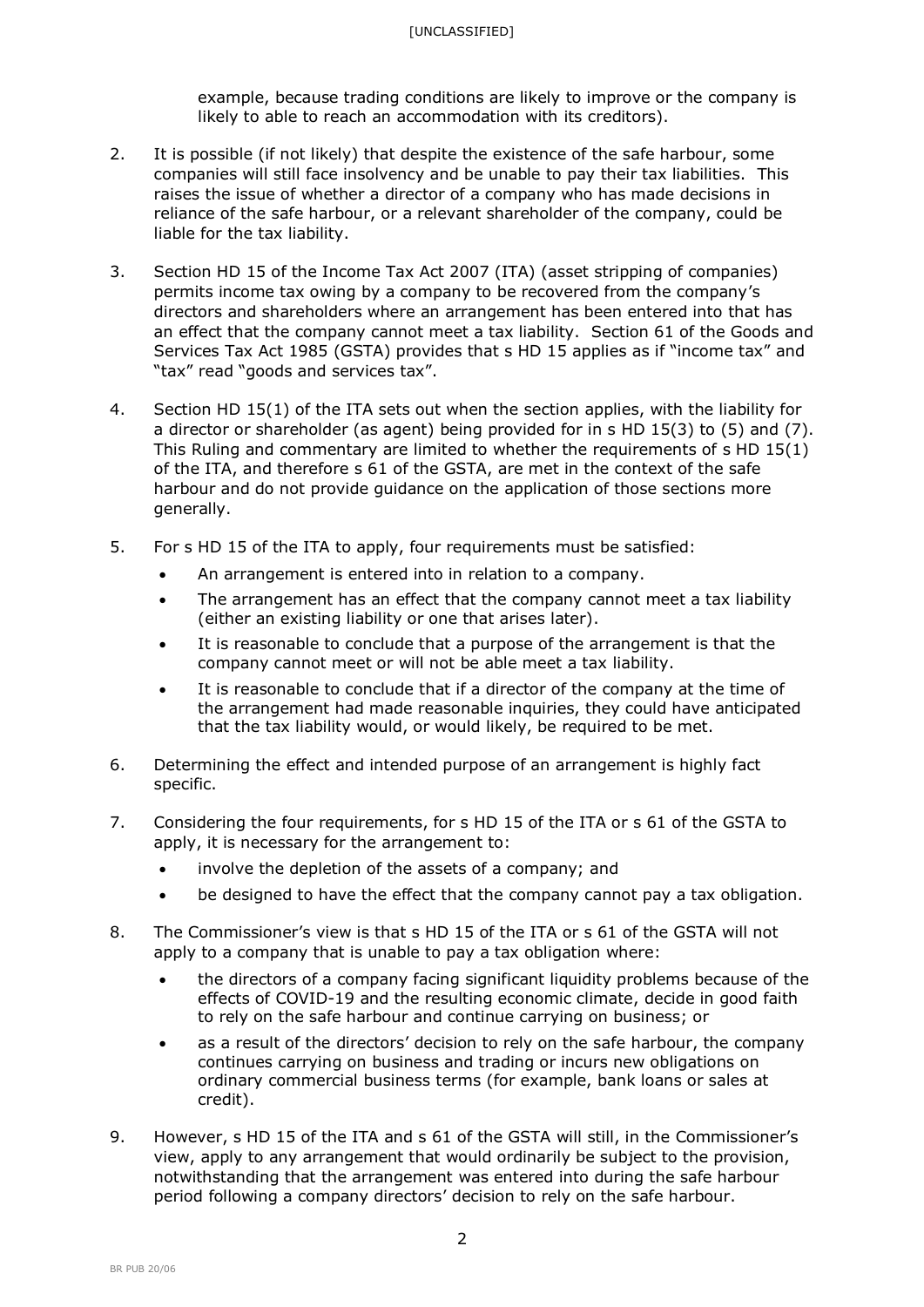10. Examples illustrating the general approach to the application of s HD 15 of the ITA and s 61 of the GSTA in the context of the COVID-19 safe harbour can be found later in this commentary.

# **Background – safe harbour**

11. The COVID-19 Response (Further Management Measures) Legislation Bill Government Act 2020 introduced, among other things, a "safe harbour" in relation to two directors' duties in the CA. The Companies Office describes this safe harbour on its website: $^1$ 

> The introduction of a 'safe harbour' from sections 135 and 136 of the Companies Act 1993 will provide relief to company directors facing insolvency as a result of COVID-19.

> The 'safe harbour' provisions – which have been backdated to April 3, when the proposals were first announced – aim to ease the pressure on directors who may otherwise feel the need to wind up their business, perhaps prematurely, owing to the current climate.

12. The relevant directors' duties in ss 135 and 136 of the CA provide as follows:

### **135 Reckless trading**

A director of a company must not—

- (a) agree to the business of the company being carried on in a manner likely to create a substantial risk of serious loss to the company's creditors; or
- (b) cause or allow the business of the company to be carried on in a manner likely to create a substantial risk of serious loss to the company's creditors.

### **136 Duty in relation to obligations**

A director of a company must not agree to the company incurring an obligation unless the director believes at that time on reasonable grounds that the company will be able to perform the obligation when it is required to do so.

- 13. Directors will be able to rely on the safe harbour only if they are facing significant liquidity problems because of the impact of COVID-19. All other obligations and duties under the CA must still be complied with, including the duty to always act in the best interests of the company.
- 14. The safe harbour provisions are in schedule 12 to the CA and set out in full in the Appendix. The purpose of the safe harbour is described in cl 1 of schedule 12:

## **1 Purpose of schedule**

- (1) The purpose of this schedule is to give to directors of companies that are facing significant liquidity problems because of the effects of the outbreak of COVID-19 more certainty about their duties when—
	- (a) agreeing to the business of the company being carried on or causing or allowing the business of the company to be carried on; and
	- (b) agreeing to the company incurring obligations.
- (2) However, it is not a purpose of this schedule to facilitate the ability of a company that has no realistic prospect of continuing to trade or operate in the medium or long term to defer a decision to enter into liquidation to the detriment of its creditors.

Companies Office, "'Safe harbour' for company directors" (web page, 2020, [https://companies](https://companies-register.companiesoffice.govt.nz/help-centre/company-directors/safe-harbour-for-company-directors/)[register.companiesoffice.govt.nz/help-centre/company-directors/safe-harbour-for-company](https://companies-register.companiesoffice.govt.nz/help-centre/company-directors/safe-harbour-for-company-directors/)[directors/\)](https://companies-register.companiesoffice.govt.nz/help-centre/company-directors/safe-harbour-for-company-directors/).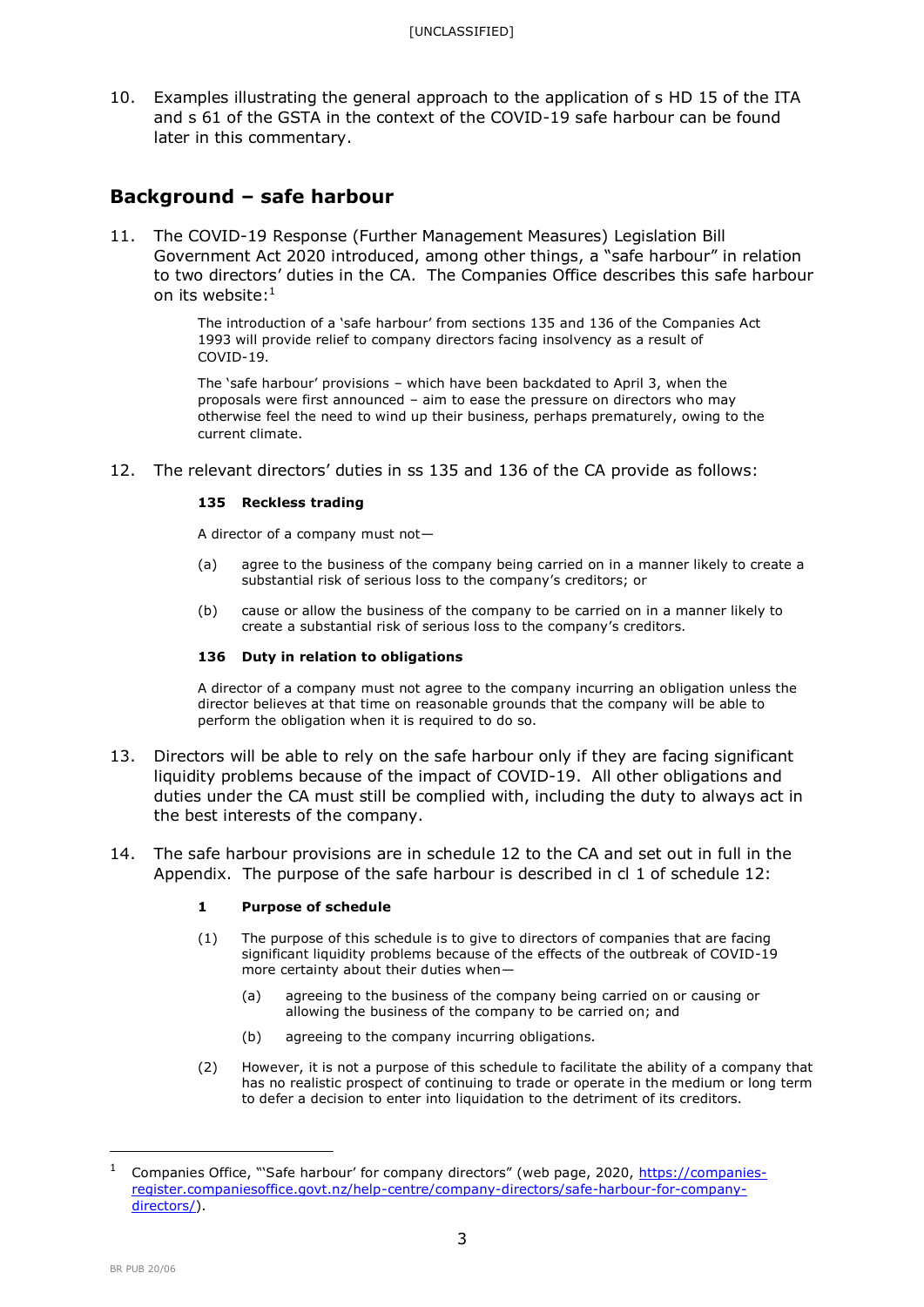- 15. Under cl 5 of schedule 12 the safe harbour period starts on 3 April 2020 and ends on the close of 30 September 2020 (or later, if the period is extended by regulation). In general (subject to some exclusions), cl 4 provides that the safe harbour provisions will apply to only a company that:
	- as at 31 December 2019, was able to pay its debts as they became due in the normal course of business; or
	- was incorporated on or after 1 January 2020 but before 3 April 2020.
- 16. Clause 6 of schedule 12 sets out the safe harbour relating to reckless trading (s 135 of the CA). The clause applies when a director of a company during the safe harbour period:
	- agrees to the business of the company being carried on in any manner; or
	- causes or allows the business of the company to be carried on in any manner.
- 17. Clause 6(2) provides that the actions of a director will not breach s 135 of the CA if, at the time of taking the action, the director, in good faith, is of the opinion that:
	- (a) the company has, or in the next six months is likely to have, significant liquidity problems:
	- (b) the liquidity problems are, or will be, a result of the effects of COVID-19 on the company, its debtors, or its creditors; and
	- (c) it is more likely than not that the company will be able to pay its due debts on and after 30 September 2021 (or a later date prescribed by regulation).
- 18. Clause 7 of schedule 12 relates to the duty in relation to obligations in s 136 of the CA and will apply to a director of a company who:
	- during the safe harbour period, agrees to the company incurring an obligation; and
	- at that time, is, in good faith, of the opinion that the company has, or in the next six months is likely to have, significant liquidity problems.
- 19. Clause 7(2) provides that for the purposes of s 136 of the CA, the director has reasonable grounds to believe the company will be able to perform the obligation when it is required to do so if the director, in good faith, is of the opinion that:
	- (a) the liquidity problems are, or will be, a result of the effects of COVID-19 on the company, its debtors, or its creditors; and
	- (b) it is more likely than not that the company will be able to pay its due debts on and after 30 September 2021 (or a later date prescribed by regulation).
- 20. In summary, the safe harbour provisions provide that directors' decisions to carry on business, and decisions to incur new obligations, from 3 April 2020 to the close of 30 September 2020 (unless extended by regulation), will not result in a breach of duties if:
	- the directors consider in good faith that the company is facing or is likely to face significant liquidity problems in the next six months because of the impact of COVID-19 on the company or its creditors;
	- the company was able to pay its debts as they fell due on 31 December 2019 (or the company was incorporated on or after 1 January 2020 but before 3 April 2020); and
	- the directors consider in good faith that it is more likely than not that the company will be able to pay its debts as they fall due within 18 months (for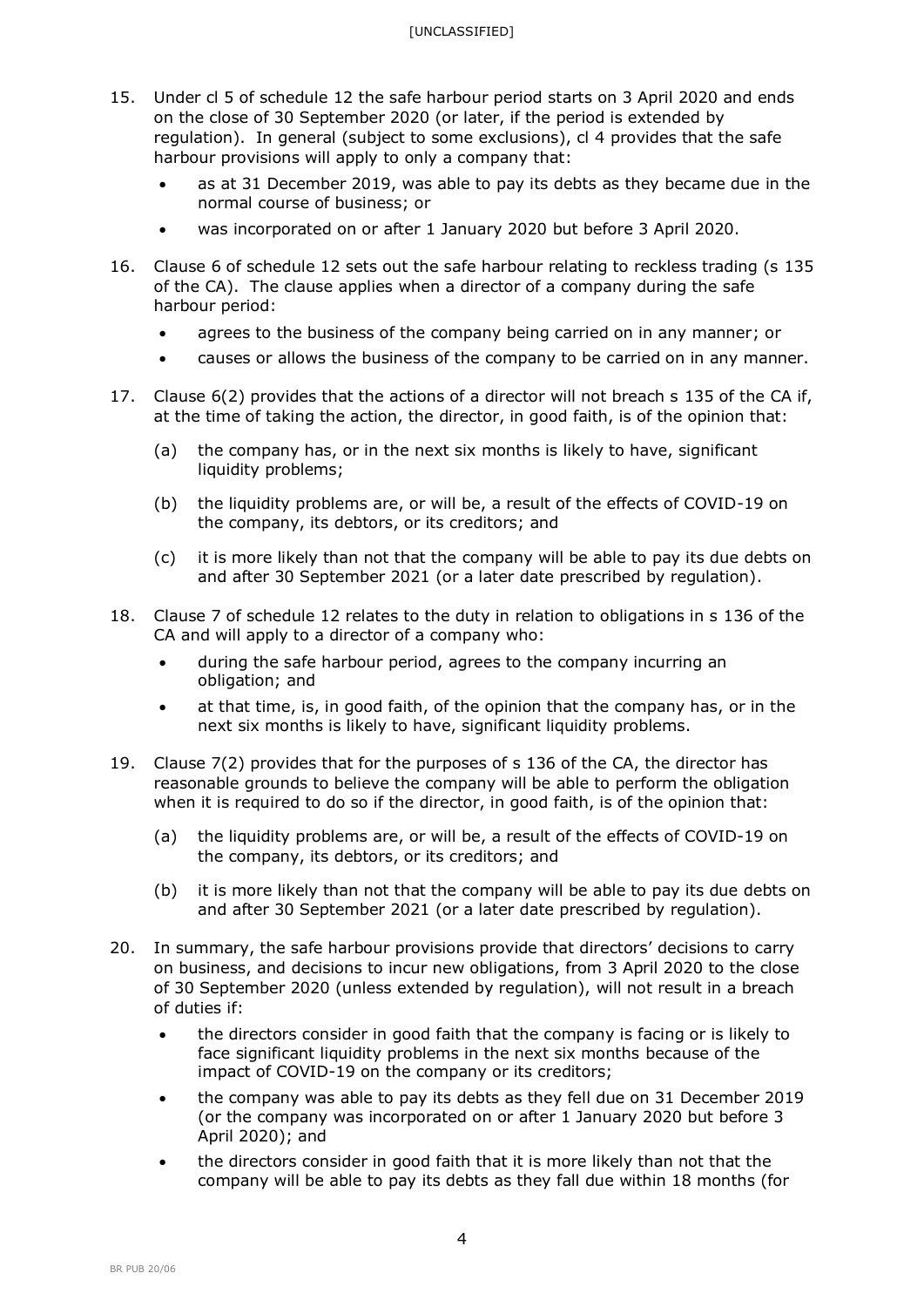example, because trading conditions are likely to improve or the company is likely to able to reach an accommodation with its creditors).

- 21. The safe harbour provisions are not designed to support an entity that has no realistic prospect of continuing to trade by deferring a decision about liquidation to the detriment of its creditors.
- 22. It is possible (if not likely) that despite the existence of the safe harbour, some companies will still face insolvency and be unable to pay their tax liabilities. This raises the issue of whether a director of a company who has made decisions in reliance of the safe harbour, or a relevant shareholder of the company, could be liable for the tax liability under s HD 15 of the ITA or s 61 of the GSTA.
- 23. It would be surprising for Parliament to have enacted the safe harbour to allow directors of companies adversely affected by COVID-19 to make certain decisions without breaching their duties under the CA, if relying on the safe harbour, without more, would be enough to result in liability under other legislation, such as s HD 15 of the ITA or s 61 of the GSTA.

# **Application of the legislation**

## *Section HD 15*

- 24. Section HD 15 of the ITA (asset stripping of companies) permits income tax owing by a company to be recovered from the company's directors and shareholders where an arrangement has been entered into that has an effect that the company cannot meet a tax liability. Section 61 of the GSTA is the corresponding provision in relation to GST. It provides that s HD 15 of the ITA applies as if "income tax" and "tax" read "goods and services tax". In the following analysis, references to s HD 15 should be read as also applying to s 61. Both provisions are set out in the Appendix.
- 25. Section HD 15(1) of the ITA sets out when the section applies:
	- (1) This section applies when—
		- (a) an arrangement has been entered into in relation to a company; and
		- (b) an effect of the arrangement is that the company cannot meet a tax liability (the tax obligation) whether existing at the time of the arrangement or arising after that time, for—
			- (i) income tax:
			- (ii) a civil penalty, as defined in section 3(1) of the Tax Administration Act 1994:
			- (iii) an amount payable under Part 7 of that Act; and
		- (c) it is reasonable to conclude that—
			- (i) a purpose of the arrangement is to have the effect described in paragraph (b); and
			- (ii) if a director of the company at the time of the arrangement made reasonable inquiries, they could have anticipated at the time that the income tax liability would, or would likely, be required to be met.
- 26. For s HD 15 of the ITA to apply, four requirements must be satisfied:
	- An arrangement is entered into in relation to a company (including a trustee company).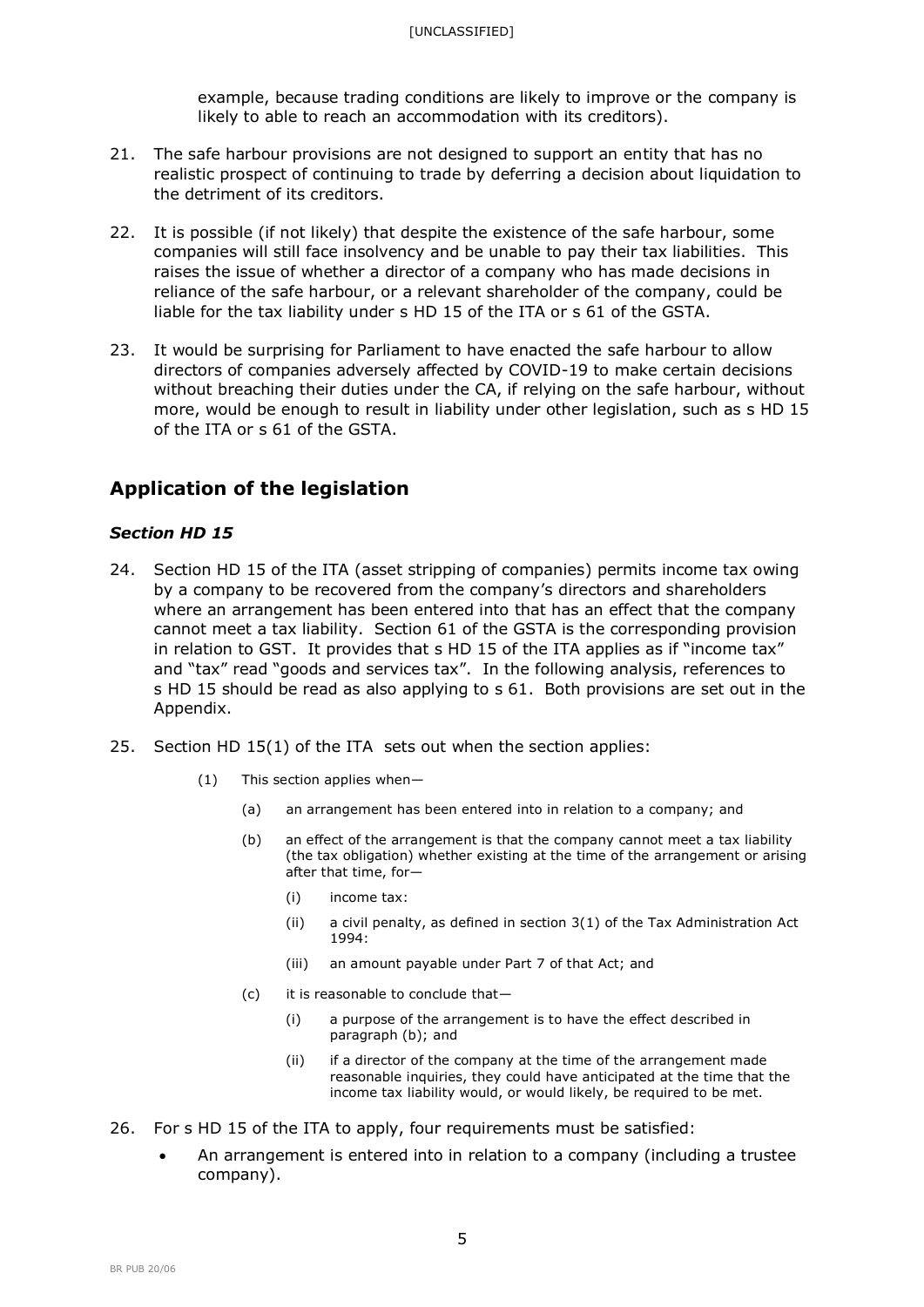- The arrangement has an effect that the company cannot meet a tax liability (either an existing liability or one that arises later).
- It is reasonable to conclude that a purpose of the arrangement is that the company cannot meet or will not be able meet a tax liability.
- It is reasonable to conclude that if a director of the company at the time of the arrangement had made reasonable inquiries, they could have anticipated that the tax liability would, or would likely, be required to be met.
- 27. If these four requirements are met, the remaining subsections of the provision, set out when the directors and certain shareholders of the company can be treated as agents of the company in relation to the unpaid tax. Each of these requirements is discussed in turn below.

## *Arrangement has been entered into in relation to a company.*

28. Section HD  $15(1)(a)$  of the ITA requires an arrangement to have been entered into in relation to a company.

## *Meaning of an "arrangement"*

29. An "arrangement" is defined in s YA 1 of the ITA:

**arrangement** means an agreement, contract, plan, or understanding, whether enforceable or unenforceable, including all steps and transactions by which it is carried into effect

- 30. The definition of arrangement provides for varying degrees of formality and enforceability. For example, an arrangement may be:
	- a legally binding contract;
	- an agreement or plan that may or may not be legally binding;
	- an understanding that may or may not be legally binding; or
	- a contract that is not enforceable at law due to public policy, contractual incapacity or illegality.
- 31. The courts have considered the predecessor definitions of arrangement to that in s YA 1 of the ITA, particularly in the context of the general anti-avoidance provision. They described an arrangement as embracing all kinds of concerted action by which persons may arrange their affairs for a particular purpose or to produce a particular effect (see, for example, the decision of Richardson P in the Court of Appeal in *CIR v BNZ Investments Ltd* [2002] 1 NZLR 450)
- 32. An arrangement may involve more than one transaction or document. Whether two or more transactions or documents together constitute an arrangement is a matter of fact (*Peterson v CIR* [2005] UKPC 5 at [33]).
- 33. In determining whether transactions or documents (or both) are part of an arrangement, the courts generally ask whether:
	- the transactions or documents are:
		- o sufficiently interrelated or interdependent (or both);
		- o part of an overall plan to obtain a particular objective or outcome; or
	- there is prior planned linking or sequencing (or both) of the documents or transactions.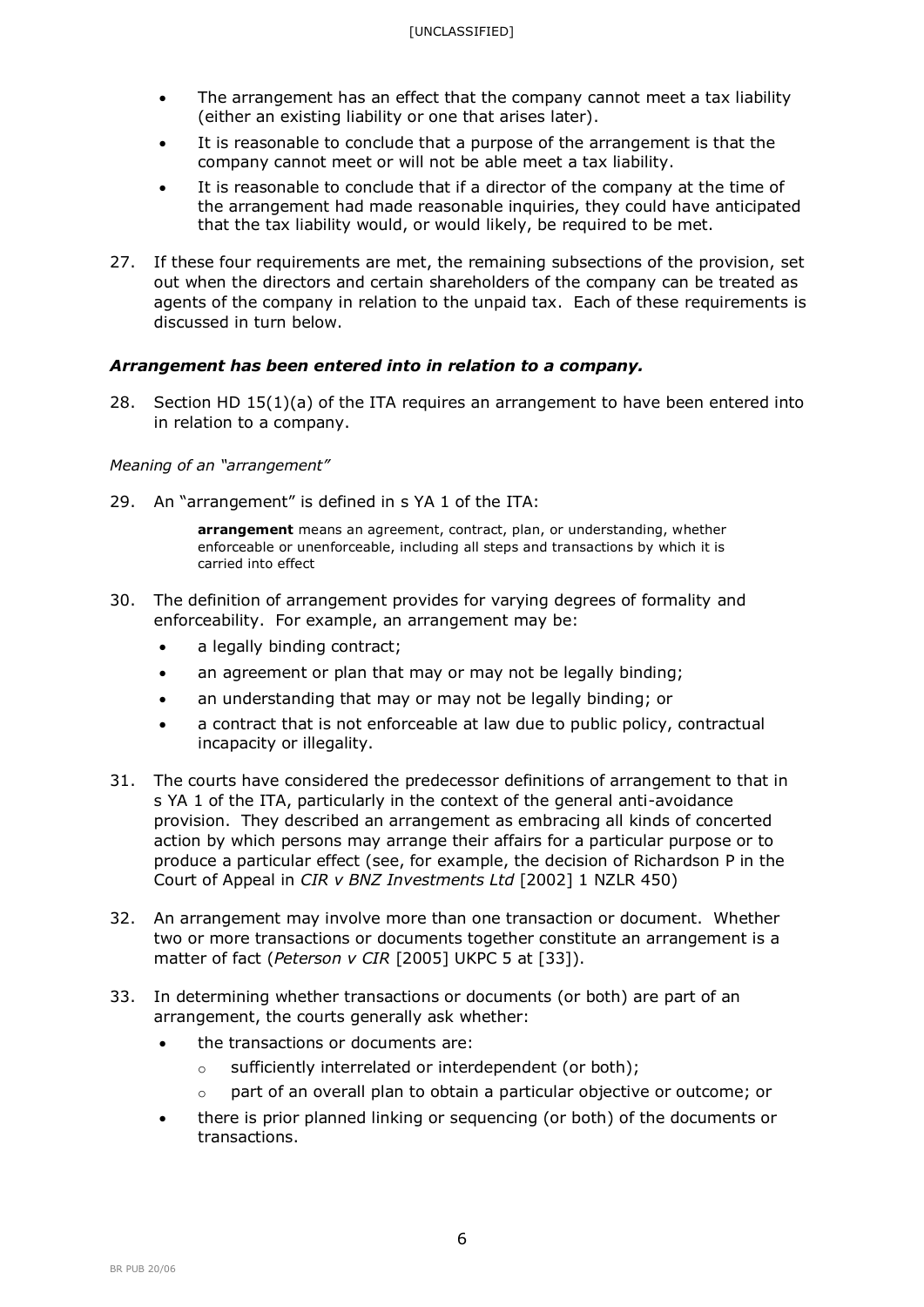34. However, a mere sequence of events without overall planning is not sufficient to constitute an arrangement. In *AMP Life Ltd v CIR* (2000) 19 NZTC 15,940 (HC), McGechan J stated:

> [125] The four steps do not amount to a "contract, agreement, plan, or understanding". They are a **mere sequence of events, each with knock-on causative consequences**, but that situation does not suffice. The concepts of contract, agreement, plan or understanding **predicate some prior planned linking or sequencing** or both, and that element is absent.

[126] … This is a sequence of events. It is the way things eventuated. It cannot be strained to fit within concepts involving overall planning such as contracts, agreements, plans or understanding. **The legislation is not aimed at simple sequences of events of this character without prior overall planning.** These happen, and are allowed for on the basis of experience, within the tax base. The legislation is concerned with planned measures, not allowed for, which degrade the tax base. [Emphasis added]

- 35. Therefore, an arrangement requires an overall plan or some prior planned linking or sequencing (or both) of transactions or documents.
- 36. Other aspects of an arrangement include the following:
	- An arrangement is defined to include a "plan", which could involve a single person (*Russell v CIR (No 2)* (2010) 24 NZTC 24,463 (HC) (footnote 33 at [101]) and *Russell v CIR* [2012] NZCA 128 (at [54]).
	- An arrangement does not require a consensus or a meeting of minds of two or more people, so a taxpayer could be party to an "arrangement" even if they are not consciously involved in or aware of the details (*Peterson* at [34]).
	- An arrangement may consist of more than one agreement, contract, plan or understanding, so an agreement, contract, plan or understanding may be part of a wider arrangement as well as being part of a separate narrower arrangement.
	- An arrangement includes steps and transactions that are entered into or carried out outside New Zealand (*BNZ Investments Ltd v CIR* (2000) 19 NZTC 15,732 (HC) at [123]).
- 37. When analysing the potential application of s HD 15 of the ITA in relation to the safe harbour, it is useful to keep in mind three potential arrangements:
	- The directors of a company facing significant liquidity problems because of the impact of COVID-19, decide, in good faith, to rely on the safe harbour and continue operating. Of itself, this may not be an "arrangement" – it may simply be a decision made by the directors. However, it could be a "plan", which is included in the definition of "arrangement" in s YA 1 of the ITA.
	- As a result of the directors' decision, the company continues to trade or takes on new obligations (for example, bank loans or sales at credit). A company simply engaging in trade is likely to be a mere sequence of events, so may be insufficient to be an "arrangement". However, any individual transaction or obligation entered into could be an "arrangement" in its own right.
	- During the safe harbour period, the directors resolve or arrange for the company to enter into an "arrangement" of a type that (of itself) would potentially be subject to s HD 15 of the ITA or s 61 of the GSTA absent the directors' decision to rely on the safe harbour.

## *Meaning of "in relation to"*

38. Section HD 15(1)(a) of the ITA requires that an arrangement is entered into "in relation to a company".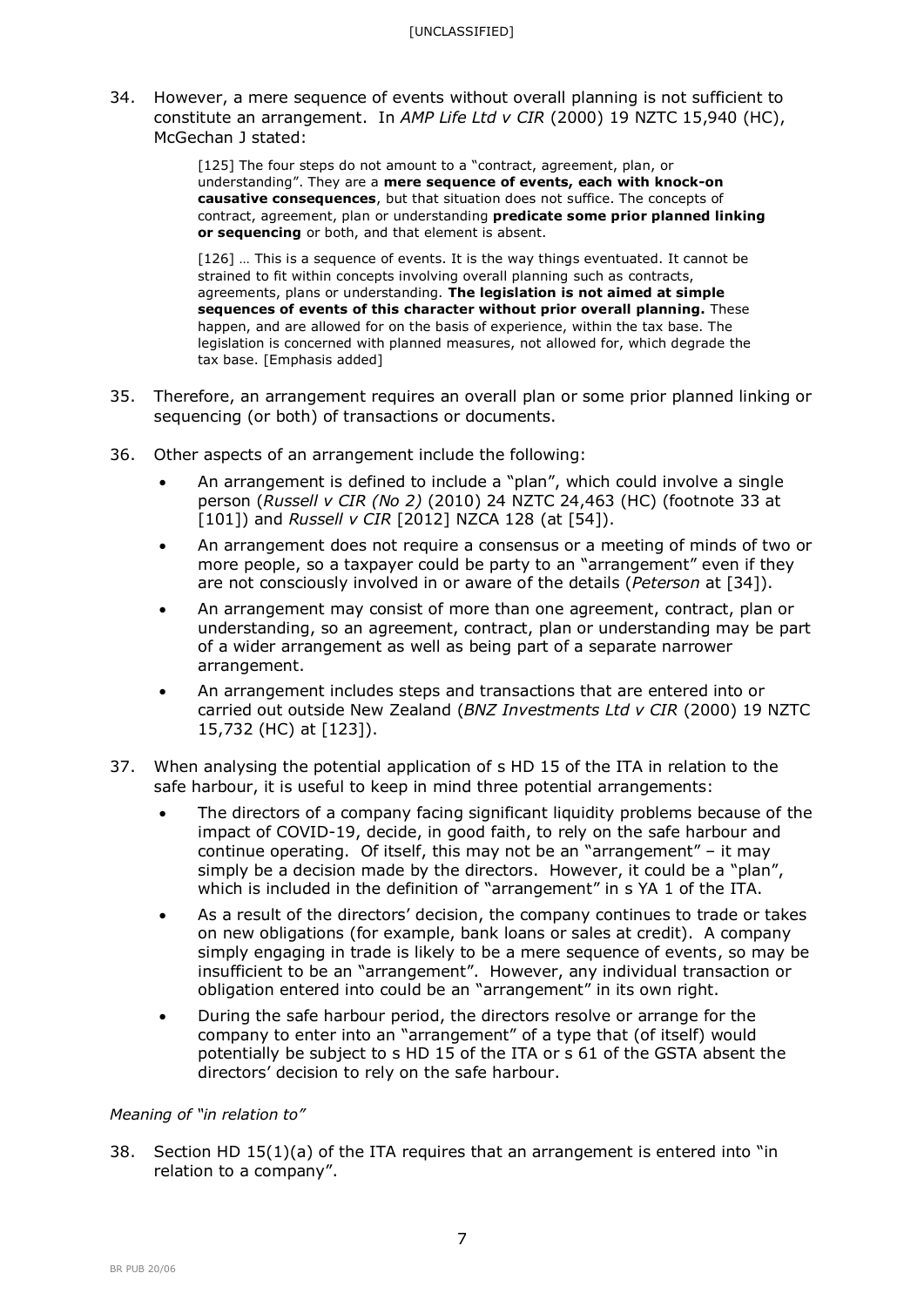39. On the face of it, the words "in relation to" appear to have a broad application. In *Shell New Zealand Ltd v CIR* (1994) 16 NZTC 11,303, the Court of Appeal considered that the words "in respect of or [in](javascript:return%20false;) relation to" were of the widest import. Similarly, *Claremont Petroleum NL v Cummings* (1992) 110 ALR 239 (FCA) concerned a similar phrase, "in connection with". The court in *Claremont*  considered that the phrase referred to a relationship between two things, but not necessarily a causal relationship. A similar view was also expressed in *Strachan v Marriott* [1995] 3 NZLR 272 (CA), where the court stated that the meaning of phrases such as "in connection with", "[in](javascript:return%20false;) relation to" and "in respect of" depend on the context in which the phrases are used. Hardie Boys J said (at 279):

> "In connection with" may signify no more than a relationship between one thing and another. The expression does not necessarily require that it be a causal relationship: *Our Town FM Pty Ltd v Australian Broadcasting Tribunal* (1987) 16 FCR 465, 479 per Wilcox J. But, as Davies J warned in *Hatfield v Health Insurance Commission* (1987) 15 FCR 487, at p 491:

"Expressions such as 'relating to', '[in relation to](javascript:return%20false;)', 'in connection with' and 'in respect of' are commonly found in legislation but invariably raise problems of statutory interpretation. They are terms which fluctuate in operation from statute to statute. ... The terms may have a very wide operation but they do not usually carry the widest possible ambit, for they are subject to the context in which they are used, to the words with which they are associated, and to the object or purpose of the statutory provision in which they appear."

40. The phrase "in relation to" indicates that the arrangement must relate to the company itself. It would not be sufficient if the arrangement simply involves a company that is a party to an arrangement. This interpretation is supported by the language used in other parts of s HD 15 of the ITA; that is, regarding the effect of the arrangement on the company's ability to satisfy its tax liabilities.

## *Nature of the arrangement for s HD 15(1)(a) of the ITA*

- 41. It is well established in case law that the arrangement for the purposes of s HD 15 of the ITA (or its earlier equivalents, s HK 11 of the Income Tax Act 1994 and s HK 11 of the Income Tax Act 2004) must involve the stripping or depletion of assets from the company. While the wording of the earlier provisions differs, the purpose and intended scope is the same as for s HD 15. For completeness, it is noted that the case law is unclear whether this is a requirement that is drawn from the language of subs  $(1)(a)$  or  $(b)$ , but for current purposes it is not necessary to consider that distinction in any detail.
- 42. The High Court in *Spencer v CIR* (2004) 21 NZTC 18,818 considered the application of s HK 11 of the Income Tax Act 1994. In relation to the purpose of the section, Paterson J stated:

[34] The general purpose of s HK 11 [now s HD 15] of the Income Tax Act is to enable the Commissioner to recover tax or, in this case, GST from the directors and shareholders of a company that has **entered into an arrangement or transaction to deplete the company's assets** so that it is unable to fully meet its tax liabilities. [Emphasis added]

43. Similarly, in *Case X11* (2005) 22 NZTC 12,175, Judge Willy stated:

[9] It is clear from subs. (1) that the intention of the legislature is to allow the Commission to recover tax from the directors and shareholders of a company which has **entered into an arrangement an effect or purpose of which is to deplete or strip the company's assets** so that it is unable to meet it's tax liabilities. [Emphasis added]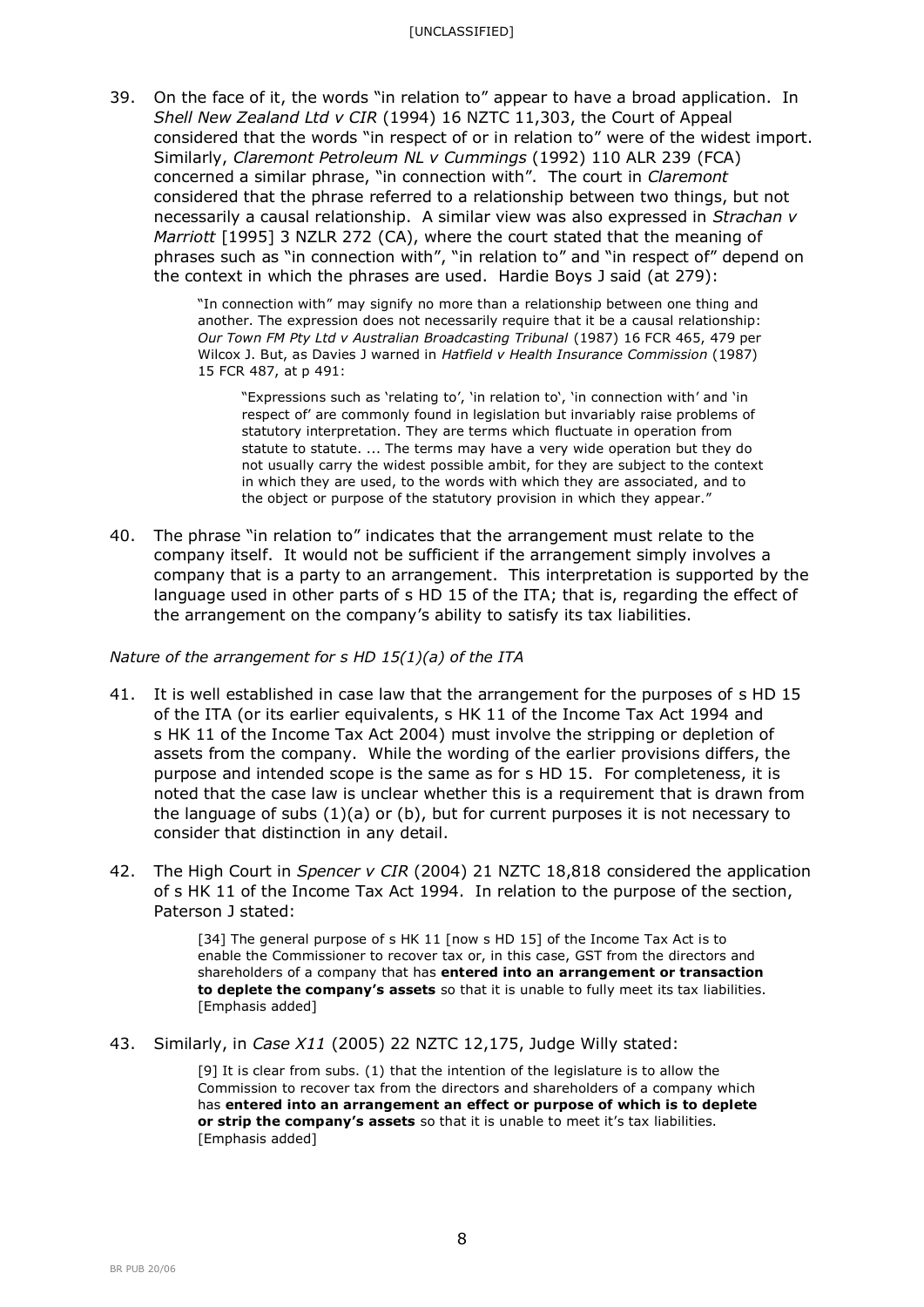44. Further, in *Henderson v CIR* [2016] NZHC 1987, (2016) 27 NZTC 22,068 (HC), Gendall J referred to the stripping of assets (specifically in relation to s HD  $15(1)(b)$ ) of the ITA), stating:

> *Second requirement – was it an effect of the arrangement that each company cannot meet a tax liability?*

[61] Under s 61 of the GST Act an effect of the arrangement must be that the company in question cannot meet a tax liability (either an existing liability or one that arises later).

[62] In this case the sale to the Council of the properties concerned converted the assets of the companies from land and buildings to cash. **There can be no doubt that the net sale proceeds were then stripped from the companies** under the arrangement and following the various transactions and steps that were taken, the companies were unable to satisfy their GST debts. I am left in no doubt that this was the end result of the arrangement. It is what the arrangement achieved irrespective of any motive otherwise which the appellant maintains he had. It was the effect of the arrangement and it must follow therefore that the TRA [Taxation Review Authority] was correct to find that the second requirement under s 61 is satisfied.

[65] I am satisfied that **if any purpose of the arrangement was to have the effect of stripping assets from the company**, so that they were unable to satisfy their liabilities to creditors (of which their tax liability is one), then that is a sufficient purpose for this requirement to be met. It is not necessary that the purpose is the dominant or principal purpose. [Emphasis added]

- 45. The requirement that the "arrangement" involve the depletion or stripping of assets is also consistent with contextual and extrinsic material. The section heading of s HD 15 of the ITA is "asset stripping of companies", which is an indication from Parliament regarding the focus of the provision.
- 46. The business tax policy document released with the 1991 Budget (*Taxation Policy – Business Tax Policy 1991* (Ministers of Finance and Revenue, 30 July 1991)) referred to the need for the arrangement to involve the depletion or stripping of assets:

### *Chapter 10: Tax Recovery*

### *Introduction*

…

This chapter provides more information on the Government's decision to replace section 276 of the Income Tax Act with a better targeted tax recovery provision. **That new provision [what is now s HD 15] will enable the Commissioner to recover tax from the directors and shareholders of a company that has entered into an arrangement or transaction to deplete the company's assets so that it is unable to fully meet its tax liabilities.**

...

**The new recovery provision will be triggered by arrangements or transactions that have been entered into to deplete the company of its assets so that it has insufficient funds to fully meet its tax liabilities.** However, it will not be triggered by formal arrangements (under insolvency proceedings) or informal arrangements (under section 414A of the Income Tax Act) between the Commissioner of Inland Revenue, the company and its other creditors, which result in the Commissioner accepting less than the full amount of tax outstanding. [Emphasis added]

47. Similarly, *Tax Compliance* (Report to the Treasurer and Minister of Revenue by a Committee of Experts on Tax Compliance, December 1998) states:

> 11.45 Section HK 11 is directed at arrangements **which deplete a company's assets** so that it is unable to meet its tax liabilities. The company is often liquidated as part of the arrangement, or simply because after a transaction is completed, the company serves no useful purpose. … [Emphasis added]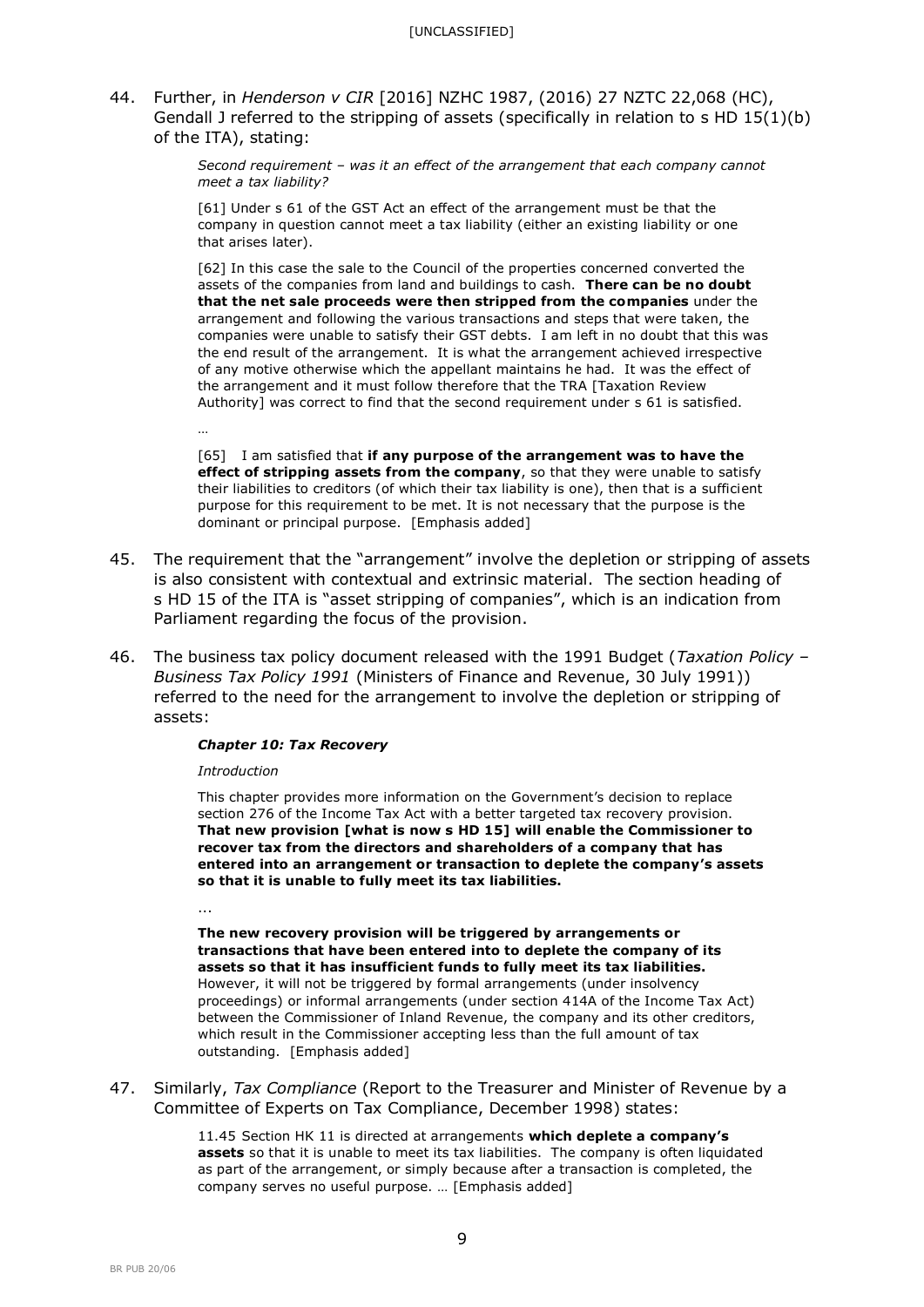48. Finally, the Commissioner has taken a similar approach, in "Tax recovery provision: Application to civil penalties and interest" (*Tax Information Bulletin* Vol 17, No 7 (September 2005): 44) stating:

> Section HK 11 of the Income Tax Act 2004 is directed at arrangements which **deplete a company's assets** so that it is unable to meet its tax liabilities. [Emphasis added]

49. This material strongly suggests that a company's directors simply making a decision, in good faith, for the company to continue to carry on business, or to enter into an obligation due to the existence of the safe harbour will not be sufficient for s HD 15 of the ITA to apply. Similarly, a company carrying on trading or entering into obligations at a time when the directors believe, in good faith, that the requirements of the safe harbour are met will not fall within the scope of s HD 15. For s HD 15 to apply, it is necessary for the arrangement in question to involve the assets of the company being stripped or depleted.

## *Effect of the arrangement is that the company cannot meet a tax liability*

50. The second requirement is that an effect of the arrangement must be that the company cannot meet a tax liability (s HD 15(1)(b) of the ITA).

## *Meaning of "effect"*

51. The term "effect" has been discussed in the context of anti-avoidance provisions. In *Auckland Harbour Board v CIR* (1999) 19 NZTC 15,433 (CA), delivering the majority judgment of the Court of Appeal, Richardson P said (at 15,451) that "effect" meant the end accomplished or achieved:

> In context, we consider it [the word "effect"] has its standard meaning of "the end accomplished or achieved" (*Newton v C of T* (1958) AC 450 at p465).

52. Similarly, in his dissenting judgment in *CIR v BNZ Investments Ltd* (2001) 20 NZTC 17,103 (CA), Thomas J said (at 17,132) that the word "effect" directed focus to the result or consequence of an arrangement:

> **The word "effect" directs the focus to the result or consequence of the arrangement as opposed to a bare description of tax avoidance. It focuses on the physical characteristics of the arrangement.** (See The Valabh Committee, Key Reforms to the Scheme of Tax Legislation, Discussion Paper, October 1991, paras 3.5, and 3.6). The Courts have also held that the purpose of an arrangement is to be determined by its effect. It is sufficient to refer to the succinct statement of Woodhouse P in the *Challenge Corporation* case (at p 533): "I am satisfied as well that the issue... is something to be decided, not subjectively in terms of motive, but objectively by reference to the arrangement itself." [Emphasis added]

- 53. The approach taken by Thomas J was later endorsed by the Privy Council in *Peterson* at 34. Thomas J also said that the word "effect" focused on the physical characteristics of the arrangement.
- 54. In *Newton v FCT* [1958] 2 All ER 759 (PC), Lord Denning said (at 764) that you must look at the arrangement itself to see its effect—what it does—irrespective of the motives of the persons who made the arrangement:

… In applying the section you must, by the very words of it, **look at the arrangement itself and see which is its effect – which it does – irrespective of the motives of the person who made it.** Mr Justice Williams put it well when he said:

"The purpose of a contract, agreement, or arrangement must be what it is intended to effect and that intention must be ascertained from its terms. Those terms may be oral or written or may have to be inferred from the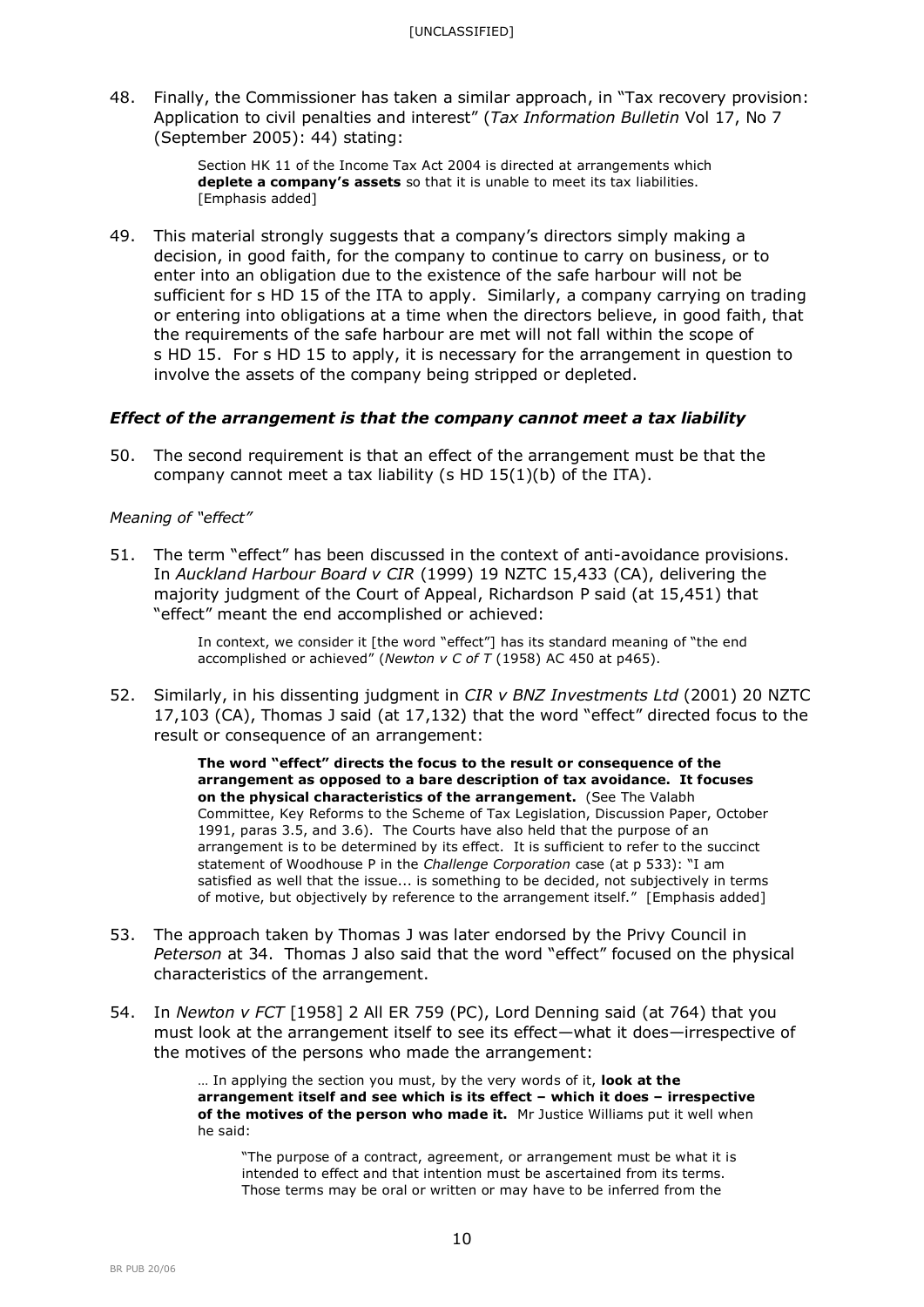circumstances but, when they have been ascertained, their purpose must be what they effect." [Emphasis added]

- 55. In summary, an effect of an arrangement is a result or consequence of the arrangement (in other words – what the arrangement does). Determining an effect of an arrangement is an objective test having regard to the outcome or outcomes of the arrangement itself. The motives of the parties are irrelevant. This determination is highly fact specific.
- 56. The word "effect" should be interpreted similarly in s HD 15 of the ITA. Determining an effect of an arrangement is an objective test having regard to the outcome or outcomes of the arrangement rather than the motives of the parties.
- 57. Section HD 15(1)(b) of the ITA refers to **an** effect of the arrangement. The use of the indefinite article "an" with the noun "effect" implies that the required effect may be one of multiple effects of the arrangement, irrespective of its prominence or its incidental nature. It need not be the sole, dominant, or principal effect. This means any arrangement that results in a company being unable to meet its tax obligations will have the requisite effect.

## *Meaning of "tax liability"*

- 58. Section HD 15(1)(b) of the ITA requires that an effect of the arrangement is that the company cannot meet a tax liability.
- 59. The term "tax liability" is not defined in the ITA, GSTA or Tax Administration Act 1994. However, a tax liability is a key concept explained in the core provisions of the ITA. Under s BC 6 of the ITA the income tax liability for a filing taxpayer is the amount calculated by "multiplying their taxable income for the tax year by the basic rate of tax" (this is modified for scheduler income under s BC 7 of the ITA).
- 60. Section HD 15(1)(b) of the ITA defines the concept of a "tax obligation" as being a tax liability of the company that cannot be met as a result of the arrangement. That tax obligation can exist at the time of the arrangement or arise after the arrangement has been entered into. The tax liability must be for income tax (or GST by virtue of s 61 of the GSTA), a civil penalty, or interest.

## *Meaning of "cannot meet"*

- 61. Based on the definitions of "can", "cannot" and "not" in the *Concise Oxford English Dictionary* (12<sup>th</sup> ed, Oxford University Press, New York, 2011), the ordinary meaning of "cannot" is not able to do something. The relevant meaning of the word "meet", according to that same dictionary, is to "fulfil or satisfy" a requirement or condition. Accordingly, under s HD 15 of the ITA an effect of the arrangement must be that the company is unable to fulfil or satisfy a tax liability.
- 62. This is consistent with the wording used in earlier equivalents of s HD 15, with s HK 11 of the Income Tax Act 1994 and s HK 11 of the Income Tax Act 2004 using the words "unable to satisfy".
- 63. Arguably, any arrangement that results in a company not being able to pay its tax will satisfy the requirement of s HD 15(1)(b) of the ITA. However, of itself this is not enough to conclude that the section will apply.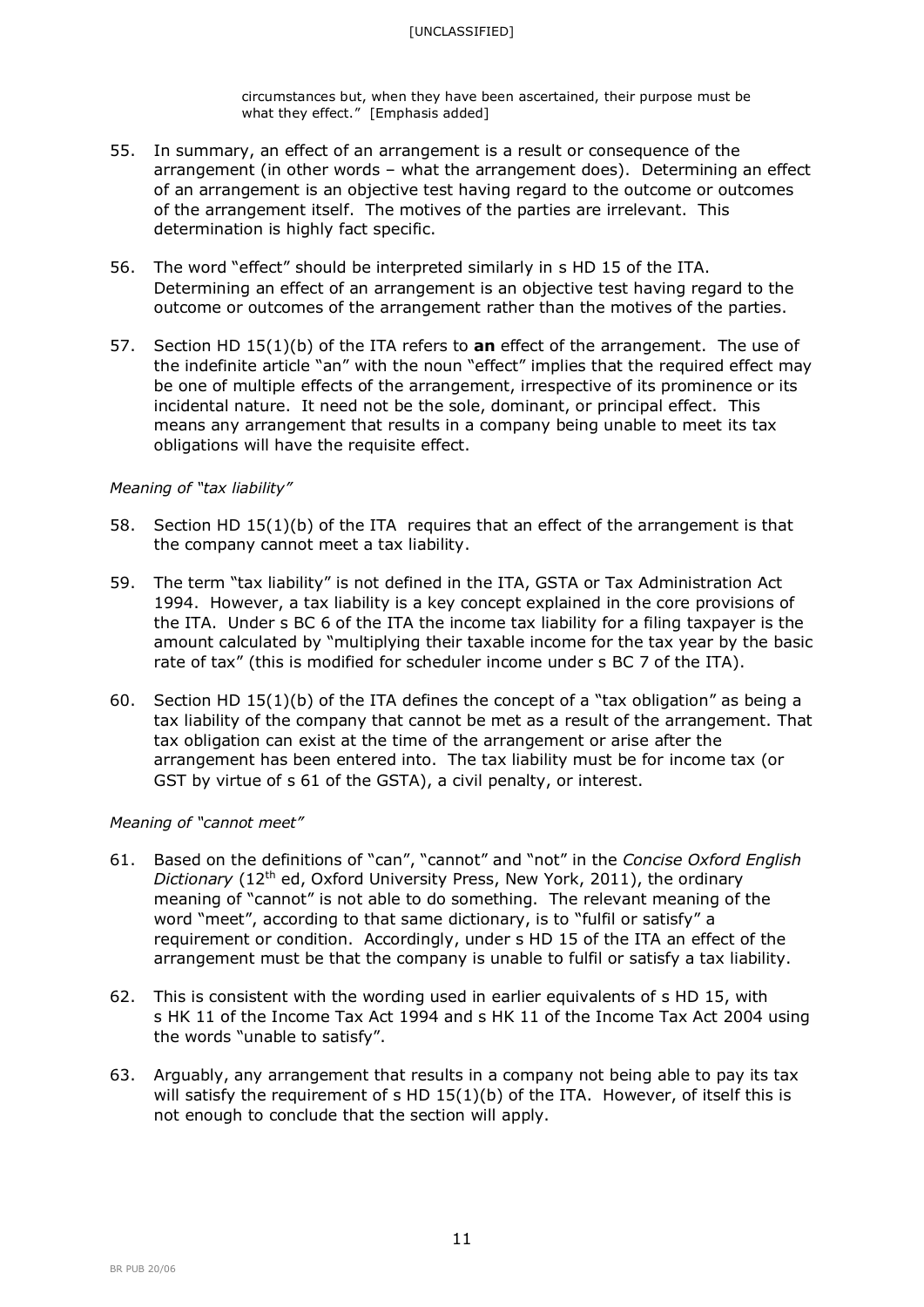## *Whether it is reasonable to conclude that a purpose of the arrangement is that the company cannot meet a tax liability*

- 64. The third requirement is that it is reasonable to conclude that a purpose of the arrangement is to have the effect that the company cannot meet a tax liability (s HD  $15(1)(c)(i)$  of the ITA). The focus is on the purpose of the arrangement not the motive of any person.
- 65. Whether something is reasonable involves an objective test (see *Vinyl Processors (New Zealand) Ltd v Cant* [1991] 2 NZLR 416 (HC) at 420 and 421). What is reasonable may vary depending on the factual situation.
- 66. The way in which a purpose test is to be applied and the factors relevant in ascertaining purpose depend on the statutory context (*CIR v Haenga* (1985) 7 NZTC 5,198 (CA)).
- 67. The meaning of the purpose of an arrangement has been considered in the context of the general anti-avoidance provision s BG 1 of the ITA and earlier equivalent provisions.
- 68. In an avoidance context, the courts have held that the "purpose or effect" of an arrangement is determined objectively and the motives or intentions of the parties are not relevant. In that context, the courts have held that the purpose of an arrangement is the effect that is sought to be achieved or its intended effect.
- 69. This is evident from the decision of the Supreme Court in *Glenharrow Holdings Ltd v CIR* [2008] NZSC 116, [2009] 2 NZLR 359:

[35] ... Secondly, the Commissioner must have been properly satisfied that the arrangement was entered into between the parties to it to defeat the intent and application of the Act or any provision of the Act. **This does not mean that the Commissioner must have been satisfied that the parties subjectively had that defeating purposes**, i.e that they were consciously trying to achieve the end of defeating the intent and application of the Act. ...

[36] A natural and sensible reading of s 76 [of the GSTA], as it stood prior to 2000, is to read it as requiring the Commissioner to be satisfied that an arrangement has been entered into between persons "so as to" defeat the intent and application of the Act or any provision of the Act. **That requires the Commissioner and the Court to ask what objectively was the purpose of the arrangement, which in turn requires examination of the effect of the arrangement.** Section 76, even in its pre-2000 version, therefore requires an examination of the purpose or effect of the arrangement, and in this respect the current version of the section has merely stated expressly what was implicit in the former version.

…

[38] ... the general anti avoidance provision was concerned not with the purpose of the parties, but with the purpose of the arrangement. That is a crucial distinction. Once you put the purpose of the parties to one side and seek by objective examination to find the purpose of the arrangement, you must necessarily do that by considering the effect which the arrangement has had  $-$  what it has achieved  $-$  and then, **by working backwards as it were from the effect, you are able to determine what objectively the arrangement must be taken to have had as its purpose.** That approach is inevitable once any subjective purpose or motive is ruled out of contention, as the authorities say it must be. [Emphasis added]

70. The High Court in *Henderson* confirmed that in s HD 15 of the ITA the purpose needs to be determined objectively:

> [64] **Here the determination of a purpose of an arrangement requires an objective examination. In deciding what the purpose or purposes of an arrangement are it is necessary to consider what it achieved, that is the end**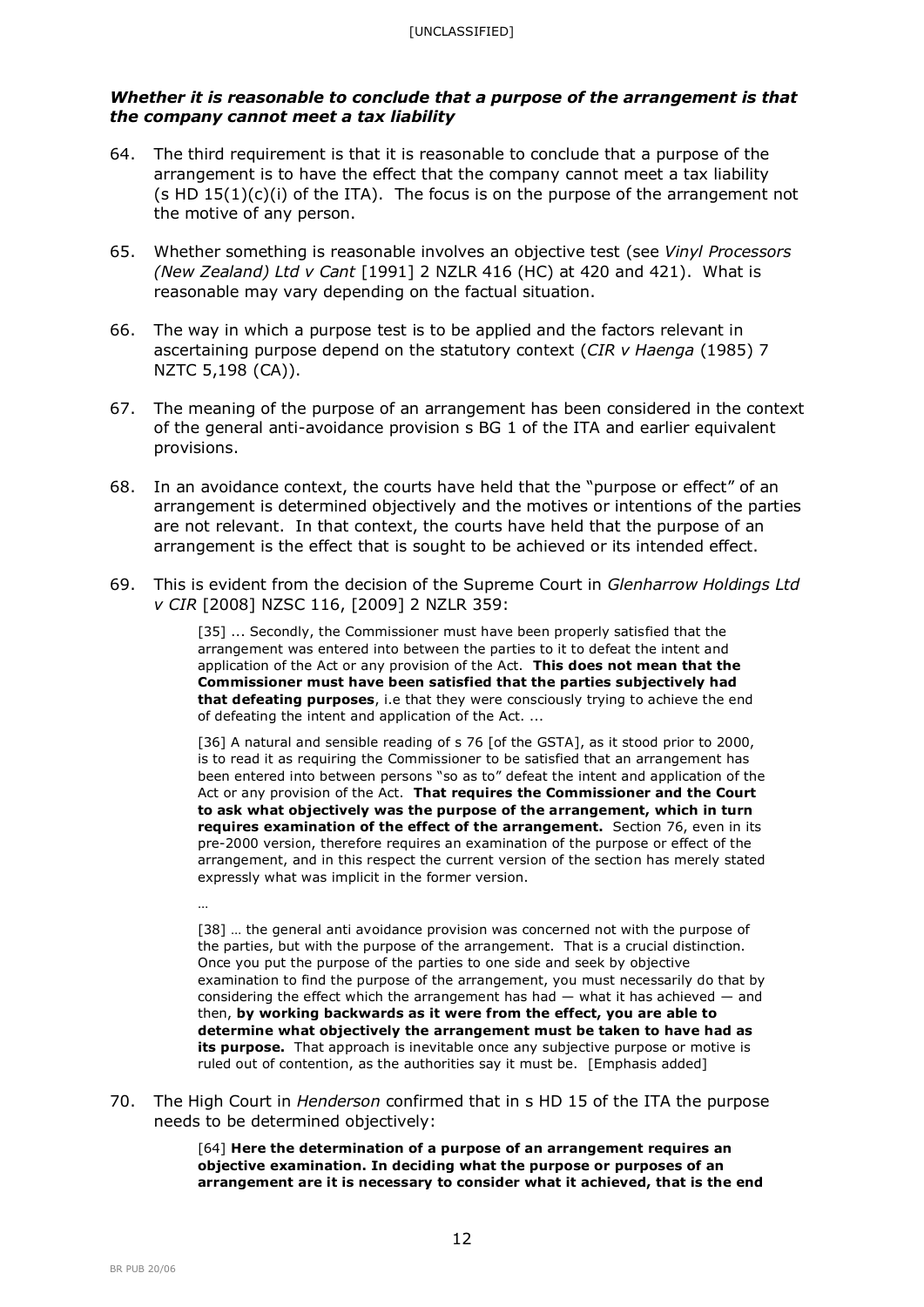#### **result. It must then be considered whether that was one of the things the arrangement was designed to achieve.**

[65] I am satisfied that if any purpose of the arrangement was to have the effect of stripping assets from the company, so that they were unable to satisfy their liabilities to creditors (of which their tax liability is one), then that is a sufficient purpose for this requirement to be met. It is not necessary that the purpose is the dominant or principal purpose.

[66] Here, the companies were insolvent at the relevant time. They could not pay both the GST and their other unsecured creditor, ILR. That part of the arrangement that involved disbursing the net sale proceeds to ILR (and subsequently to PVL and then its creditors and the creditors of its subsidiaries) left the companies with no assets. This resulted in them being unable to pay their GST liabilities. **Irrespective of the stated motive of the appellant, objectively that was the outcome of the arrangement, and that was the end result the arrangement was designed to achieve. It must be accepted therefore that it was a purpose of that part of the arrangement. It is reasonable to conclude therefore that an objective purpose of the arrangement was to have the effect that the companies could not meet their GST liabilities.**

[67] Effectively here, the companies were insolvent at the time and it cannot be right that they can enter into arrangements as a result of which they receive windfall amounts they would otherwise not be entitled to and then use such amounts for their own purposes without paying their tax liabilities. [Emphasis added]

- 71. However, there is a key difference in the wording of s HD 15 of the ITA and the general anti-avoidance provision. Section HD  $15(1)(c)(i)$  refers only to the relevant arrangement's purpose and requires that a purpose of the arrangement **is to have the effect** described in s HD 15(1)(b); that is, that the company cannot meet a tax liability. Section HD 15(1)(c)(i) does not require the purpose **to be** that effect (such an interpretation would render para (c) redundant and to the same effect as para (a)). The wording of s HD  $15(1)(c)(i)$  suggests that the required purpose must be the arrangement's intended purpose; not simply the ultimate outcome. This is supported by the decision of the High Court in *Henderson*, where Gendall J referred to the "end result the arrangement was designed to achieve".
- 72. Whether the arrangement has the required purpose therefore involves considering whether the outcome or end result (effect) of the arrangement was what the arrangement was designed to achieve, objectively determined. This consideration will be highly fact specific.
- 73. Section HD 15(1)(c)(i) of the ITA uses an indefinite article in the phrase "**a** purpose of the arrangement" (emphasis added). This means it will be sufficient if any purpose of the arrangement was that the arrangement would have an effect involving the depletion of the assets of a company with the result that the company cannot meet an existing or future tax liability. It is not necessary for this purpose to have been the sole, dominant, or principal purpose.
- 74. This strongly suggests that ordinary business dealings in terms of a company trading or entering into obligations in reliance of the safe harbour – will not generally be subject to s HD 15 of the ITA or s 61 of the GSTA. To the extent that such dealings – together with the decision to utilise the safe harbour – are an "arrangement entered into in relation to a company", it would not be reasonable to conclude that that arrangement alone had been designed with a purpose of the company being unable to pay a tax liability. This is supported by the fact it is a requirement of the safe harbour that a director be of the opinion, in good faith, that the company will be in a position to meet its debts on and after 30 September 2021.
- 75. We note, however, that the fact a company's directors decide to rely on the safe harbour will **not** prevent s HD 15 of the ITA or s 61 of the GSTA from applying to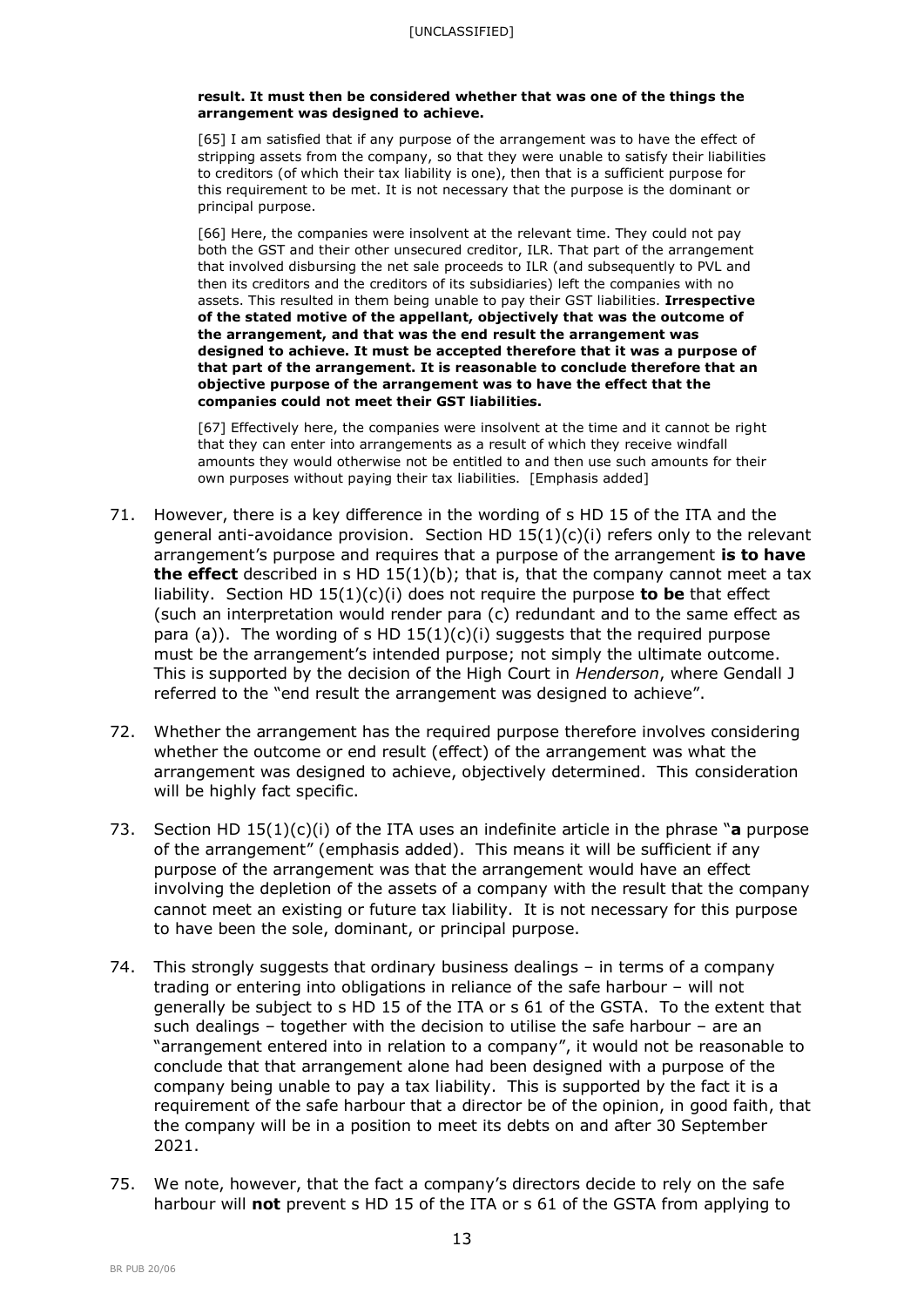any arrangement that would ordinarily be caught by the relevant provision. Any arrangement designed with a purpose of achieving the end result of avoiding a tax liability would still be subject to the application of s HD 15 or s 61.

## *Whether it is reasonable to conclude that a director could have anticipated the tax liability*

- 76. The fourth requirement is that it is reasonable to conclude that if a director of the company at the time of the arrangement made reasonable inquiries they could have anticipated at the time that the tax liability would, or would likely, be required to be met (s HD  $15(1)(c)(ii)$  of the ITA).
- 77. As noted above, whether something is reasonable involves an objective test and what is reasonable may vary depending on the factual situation. The inquiry for the purposes of s HD  $15(1)(c)(ii)$  of the ITA is based on the circumstances that existed at the time of the arrangement.
- 78. It must be possible for the director to have anticipated that the tax liability would or would likely be required to be met. In *Commissioner of Police v Ombudsman* [1985] 1 NZLR 578 (HC) Jeffries J said (at 589) that the words "would be likely" as used in s 6 of the Official Information Act 1982 meant there was a distinct or significant possibility the result might occur:

The words "would be likely" I consider mean that there is a distinct, or significant possibility the result might occur, but no higher than that. On the scale of probability it is above a slight chance and below an expectation. It suggests, in my view, without question mentally conceivable.

- 79. Adopting a similar approach to Jeffries J, for the purposes of s HD  $15(1)(c)(ii)$ , the director must have been able to anticipate that:
	- the relevant tax liability would be required to be met; or
	- there was a distinct or significant possibility that the relevant tax liability would be required to be met.
- 80. Of itself, this final requirement is not overly helpful in this context.

# **Conclusion**

- 81. As set out above, for s HD 15 of the ITA (and therefore s 61 of the GSTA) to apply, four requirements must be satisfied:
	- An arrangement is entered into in relation to a company.
	- The arrangement has an effect that the company cannot meet a tax liability (either an existing liability or one that arises later).
	- It is reasonable to conclude that a purpose of the arrangement is that the company cannot meet or will not be able meet a tax liability.
	- It is reasonable to conclude that if a director of the company at the time of the arrangement made reasonable inquiries, they could have anticipated that the tax liability would, or would likely, be required to be met.
- 82. Determining the effect and intended purpose of an arrangement is highly fact specific.
- 83. Considering the four requirements, for s HD 15 of the ITA or s 61 of the GSTA to apply, it is necessary for the arrangement to:
	- involve the depletion of the assets of a company; and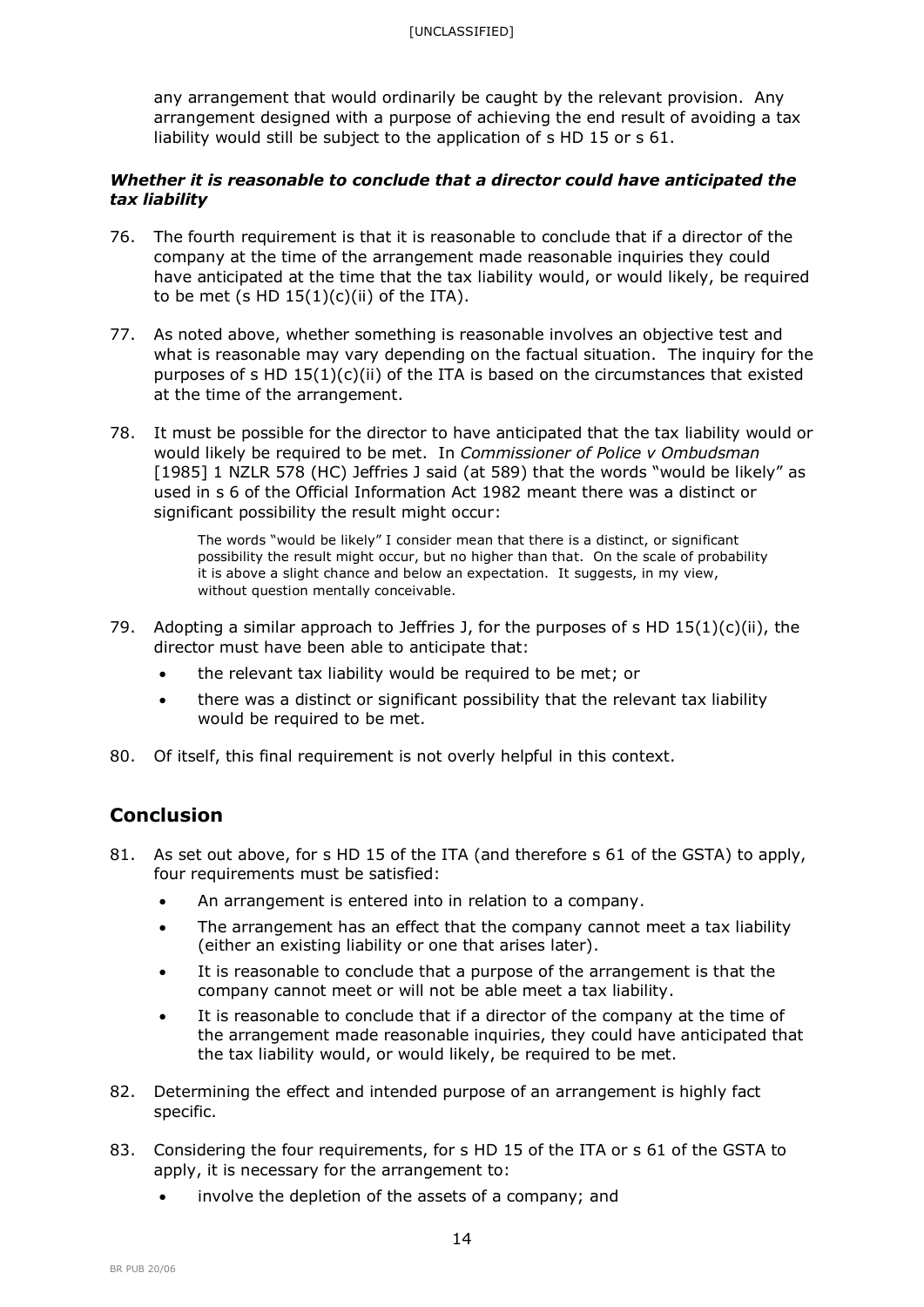- be designed to have the effect that the company cannot pay a tax obligation.
- 84. Section HD 15 of the ITA or s 61 of the GSTA will not apply to a company that is unable to pay a tax obligation where:
	- the directors of a company facing significant liquidity problems because of the effects of COVID-19 and the resulting economic climate decide in good faith to rely on the safe harbour and continue carrying on business; or
	- as a result of the directors' decision to rely on the safe harbour, the company continues carrying on business and trading, or incurs new obligations on ordinary commercial business terms (for example, bank loans or sales at credit).
- 85. However, s HD 15 of the ITA and s 61 of the GSTA will still apply to any arrangement that would ordinarily be subject to the provision, notwithstanding that the arrangement was entered into during the safe harbour period following a company's directors' decision to rely on the safe harbour.

## **Examples**

86. The following examples illustrate the general approach to the application of s HD 15 of the ITA and s 61 of the GSTA in the context of the COVID-19 safe harbour.

### **Example One: section HD 15 of the Income Tax Act 2007 does not apply**

Shoe Co is a retail company that is facing significant liquidity problems due to the impact of COVID-19. The directors of Shoe Co seek advice from their lawyers. The lawyers advise that Shoe Co can continue trading on the basis that:

- the directors consider, in good faith, that Shoe Co is facing significant liquidity issues as a result of COVID-19;
- Shoe Co was able to pay its debts as they fell due in the normal course of business on 31 December 2019; and
- the directors consider, in good faith, that it is more likely than not that Shoe Co will be able to pay its debts as they fall due on and after 30 September 2021.

In May 2020, the directors resolve to keep trading and document their reliance on the safe harbour exemption. The directors are confident that the company will return to profitability within the next 18 months.

Shoe Co enters into a long-term loan with the bank so they have funds to pay staff and carry out important maintenance work. Shoe Co also negotiates an instalment arrangement with the Commissioner in relation to an income tax obligation that arose before New Zealand's COVID-19 lockdown.

Ultimately, these steps prove insufficient to save Shoe Co, and the directors resolve to place the company into liquidation. At that time, Shoe Co's assets are inadequate for it to fully meet its outstanding debts. Nearly half of the income tax obligation remains outstanding and cannot be paid.

Shoe Co has a tax liability that cannot be met, but there is no arrangement that has the purpose of depleting Shoe Co's assets in a way that is designed to have the effect that the tax liability could not be met. Accordingly, s HD 15 of the Income Tax Act 2007 does not apply.

## **Example Two: Section 61 of the Goods and Services Tax Act 1985 could apply**

Food Co has operated a successful restaurant near a popular tourist spot for several years.

Food Co saw a significant downturn in business due to the impact of COVID-19. In May 2020, it was struggling to pay its debts as they became due. In June 2020, the directors of Food Co resolved to continue trading despite Food Co's financial difficulties, taking comfort that they were within the newly enacted safe harbour in schedule 12 of the Companies Act 1993. At that time, the directors were of the view, in good faith, that Food Co:

was facing significant liquidity issues as a result of COVID-19;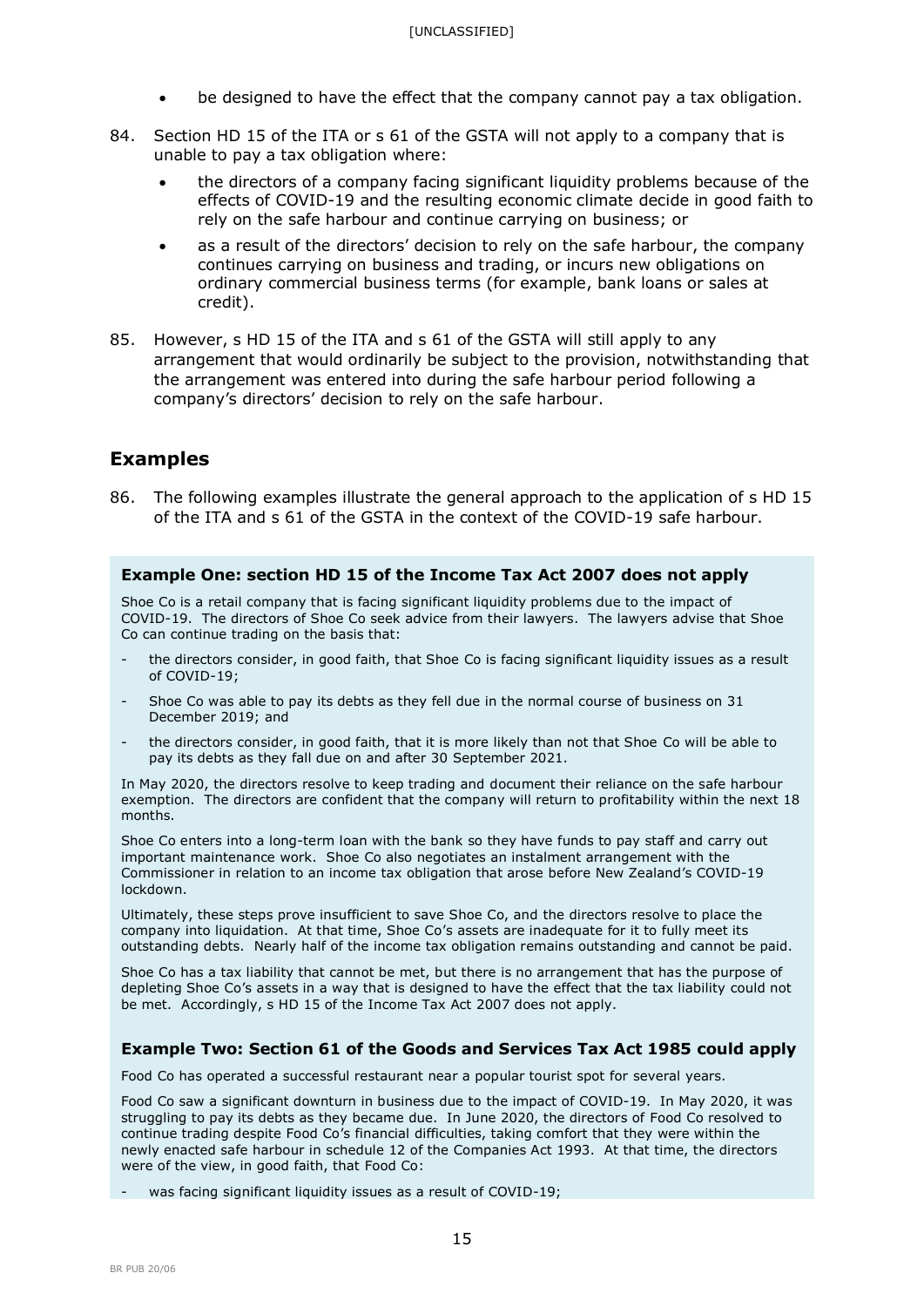- was able to pay its debts as they fell due in the normal course of business on 31 December 2019; and
- would return to profitability once overseas tourists were able to return, so it is more likely than not that Food Co will be able to pay its debts as they fall due on and after 30 September 2021.

Later in 2020, Food Co's situation has somewhat improved. The directors, however, remained concerned about the long-term prospects for Food Co. At that time, the directors resolve to sell the assets of the company to John, the sole shareholder in Food Co. Rather than selling the assets for market value, they resolve to sell them to John for a nominal sum. Following the sale, Food Co has insufficient funds to pay the GST owing on the sale of the assets (which is treated as have been made for open market value under s 10(3)).

The sale of the assets to John is an arrangement entered into in relation to Food Co that has the purpose of depleting Food Co's assets. An effect of the arrangement is that Food Co is unable to pay its GST obligations, as it has insufficient funds to fully pay the GST due on the sale of the assets. Objectively, that effect is a purpose of the arrangement, and therefore s 61 of the GSTA could apply.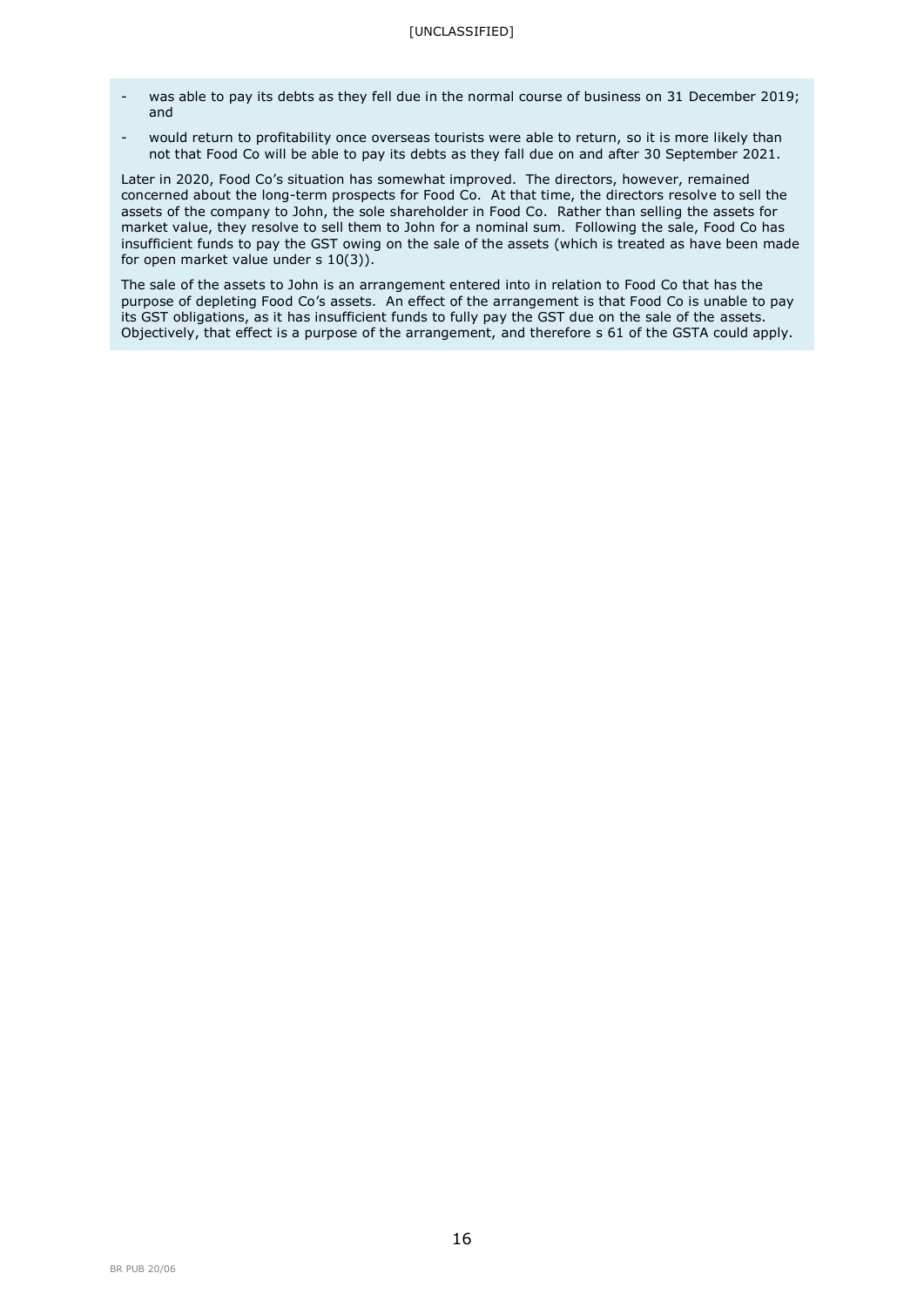# **References**

## **Subject references**

COVID-19 safe harbour Directors' liability

## **Legislative references**

Companies Act 1993, ss 135, 136, 138B, schedule 12 Goods and Services Tax Act 1985, s 61 Income Tax Act 1994, s HK 11 Income Tax Act 2004, s HK 11 Income Tax Act 2007, s HD 15 Official Information Act 1982, s 6 Tax Administration Act 1994, s 91D

### **Case references**

*AMP Life Ltd v CIR (2000)* 19 NZTC 15,940 (HC) *Auckland Harbour Board v CIR* (1999) 19 NZTC 15,433 (CA) *BNZ Investments Ltd v CIR* (2000) 19 NZTC 15,732 (HC) *Case X11* (2005) 22 NZTC 12,175 *CIR v BNZ Investments Ltd* (2001) 20 NZTC 17,103 (CA) *CIR v BNZ Investments Ltd* [2002] 1 NZLR 450 *CIR v Haenga* (1985) 7 NZTC 5,198 (CA) Claremont Petroleum NL v Cummings *(1992) 110 ALR 239 (FCA) Commissioner of Police v Ombudsman* [1985] 1 NZLR 578 (HC) *Glenharrow Holdings Ltd v CIR* [2008] NZSC 116, [2009] 2 NZLR 359 (SC) *Henderson v CIR* [2016] NZHC 1987, (2016) 27 NZTC 22,068 (HC) *Newton v FCT* [1958] 2 All ER 759 (PC) *Peterson v CIR* [2005] UKPC 5 *Russell v CIR (No 2)* (2010) 24 NZTC 24,463 (HC) *Russell v CIR* [2012] NZCA 128 *Shell New Zealand Ltd v CIR* (1994) 16 NZTC 11,303 (CA) *Spencer v CIR* (2004) 21 NZTC 18,818 (HC) *Strachan v Marriott* [1995] 3 NZLR 272 (CA) *Vinyl Processors (New Zealand) Ltd v Cant* [1991] 2 NZLR 416 (HC)

## **Other references**

*Concise Oxford English Dictionary* (12th ed, Oxford University Press, New York, 2011) Companies Office, "'Safe harbour' for company directors" (web page, 2020, https://companiesregister.companiesoffice.govt.nz/help-centre/company-directors/safe-harbour-for-company-directors (accessed 29 June 2020)).

*Taxation Policy – Business Tax Policy 1991* (Ministers of Finance and Revenue, 30 July 1991) *Tax Compliance* (Report to the Treasurer and Minister of Revenue by a Committee of Experts on Tax compliance, December 1998)

"Tax recovery provision: Application to civil penalties and interest", *Tax Information Bulletin* Vol 17, No 7, (September 2005): 44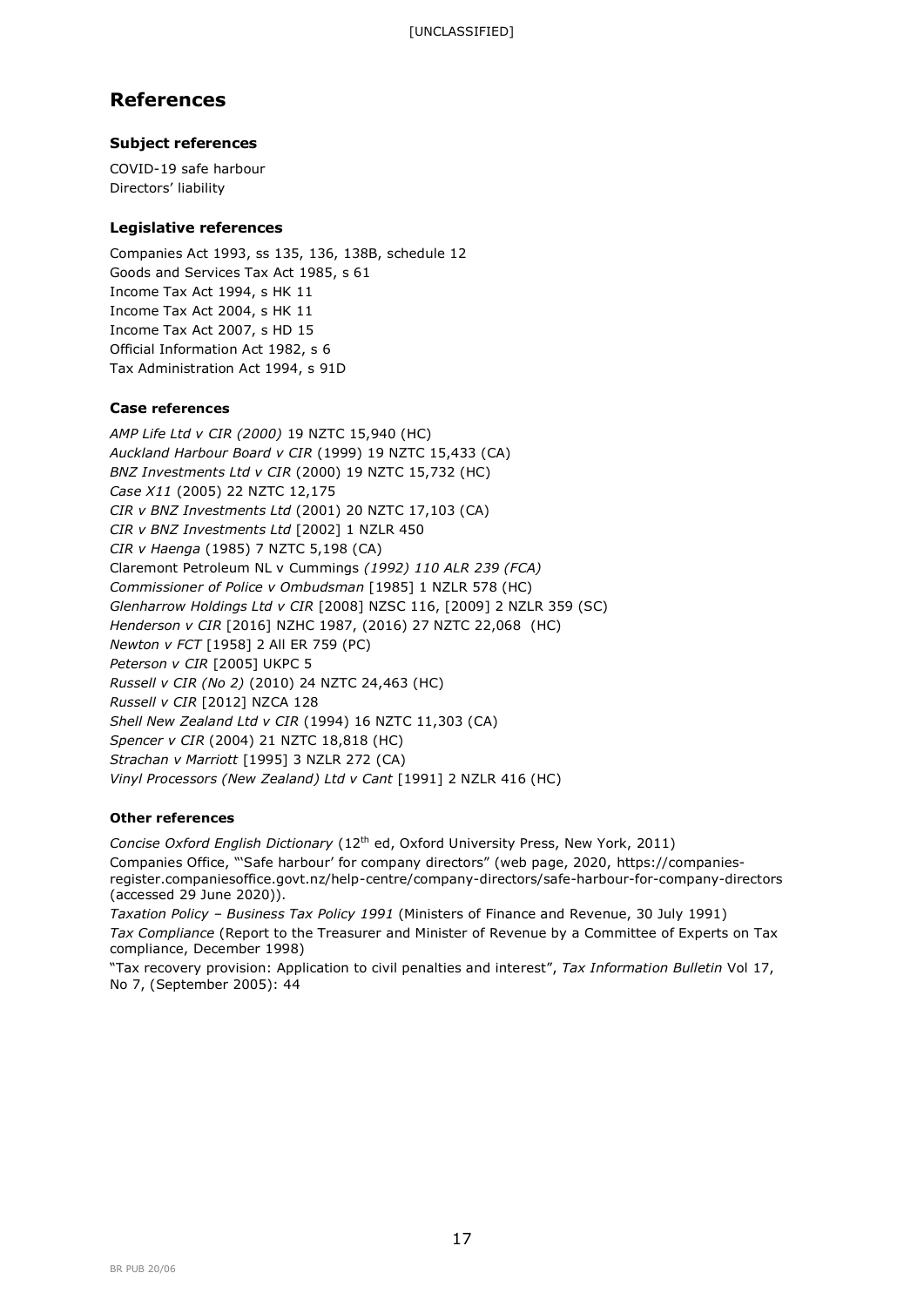# **Appendix: Legislation**

## *Income Tax Act 2007*

1. Section HD 15 states:

#### **HD 15 Asset stripping of companies**

*When this section applies*

- (1) This section applies when—
	- (a) an arrangement has been entered into in relation to a company; and
	- (b) an effect of the arrangement is that the company cannot meet a tax liability (the tax obligation) whether existing at the time of the arrangement or arising after that time, for—
		- (i) income tax:
		- (ii) a civil penalty, as defined in section 3(1) of the Tax Administration Act 1994:
		- (iii) an amount payable under Part 7 of that Act; and
	- (c) it is reasonable to conclude that—
		- (i) a purpose of the arrangement is to have the effect described in paragraph (b); and
		- (ii) if a director of the company at the time of the arrangement made reasonable inquiries, they could have anticipated at the time that the income tax liability would, or would likely, be required to be met.

*When this section does not apply*

- (2) This section does not apply to an arrangement if—
	- (a) the Commissioner is a party to the arrangement:
	- (b) the tax obligation is no more than an amount of income tax that arises as a direct result of the performance of the arrangement, and that obligation has been met:
	- (c) at the time of the arrangement, the company was under statutory management under the Reserve Bank of New Zealand Act 1989 or the Corporations (Investigation and Management) Act 1989.

#### *Director's liability*

- (3) All persons who are directors of the company at the time the arrangement is entered into are treated as agents of the company in relation to the tax obligation, and the liability is joint and several. But a director has no liability if—
	- (a) they do not derive a benefit from the arrangement, and at the first reasonable opportunity after becoming aware of the arrangement, or the aspects of the arrangement that cause this section to apply to it, they record formally their dissent in relation to the arrangement with the company and with the Commissioner; or
	- (b) they were not at the relevant time involved in the executive management of the company and had no knowledge of the arrangement, or the aspects of the arrangement that cause this section to apply to it.

*Shareholder's liability*

- (4) A person who is a controlling shareholder or an interested shareholder at the time of the arrangement is treated as an agent of the company in relation to the tax obligation other than penalties and interest but, despite section HD 3(2), the liability is limited to the greater of—
	- (a) the market value of the person's direct and indirect shareholding in the company at the time of the arrangement; and
	- (b) the value of the benefit that the person derives from the arrangement.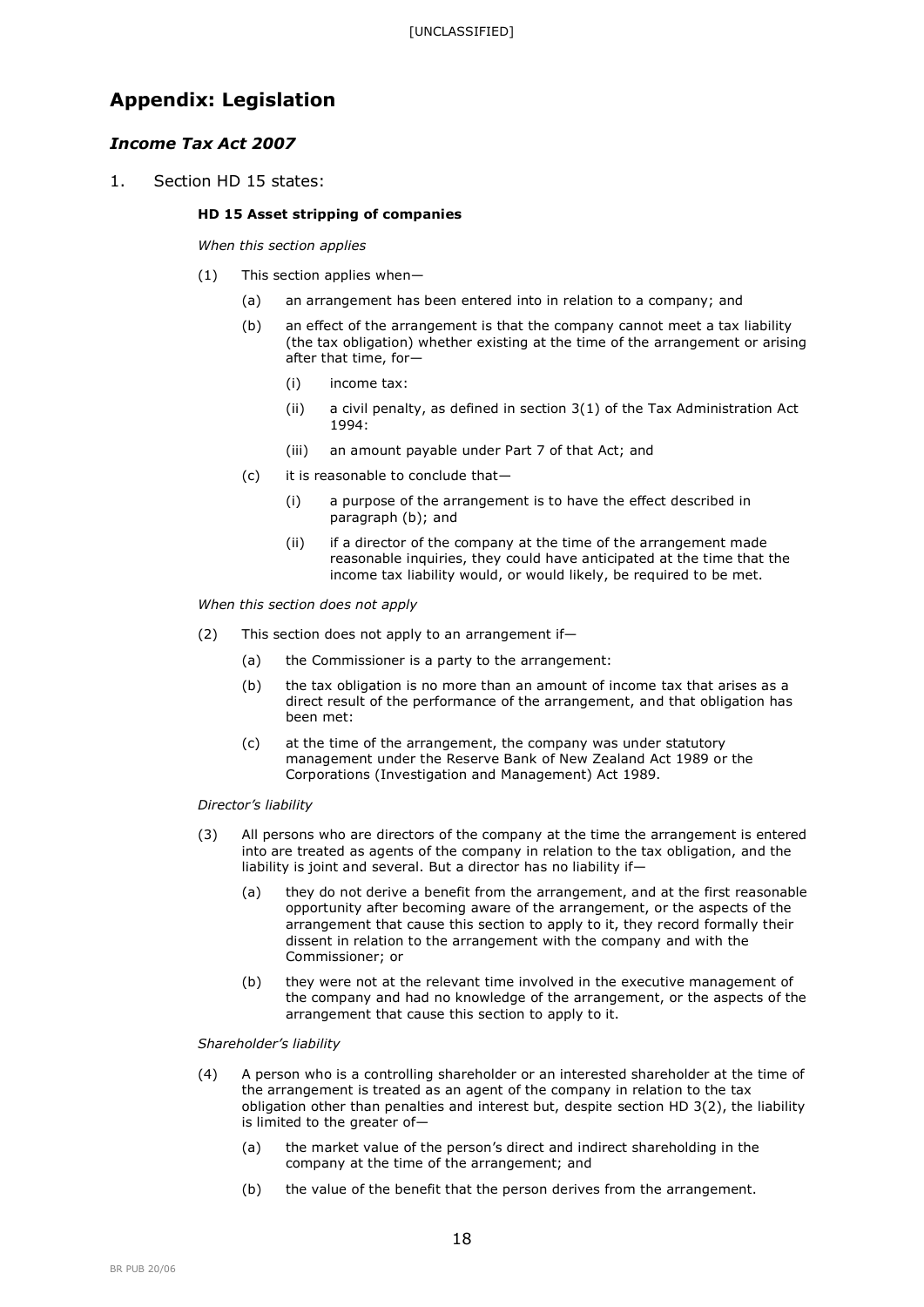#### *Shareholder's liability for penalties and interest*

(5) A person who is a controlling shareholder or an interested shareholder at the time of the arrangement is treated as an agent of the company in relation to penalties and interest in proportion to their liability for the tax obligation under subsection (4).

#### *Company liquidations*

(6) In order to give effect to this section, if a company has been liquidated, the Commissioner may at any time after the liquidation make an assessment of a company for an income tax liability of the company as if it had not been liquidated. The time bar applies, but this subsection overrides other provisions in this Act and the Tax Administration Act 1994.

#### *Agents for purposes of notification or objection procedures*

(7) In making an assessment under subsection (6), the Commissioner must nominate 1 or more persons as having the tax obligation set out in the assessment. The nominated person or persons are treated as agents of the company in relation to any notification or objection procedure concerning the assessment.

#### *When liability does not arise*

- (8) No liability arises under this section for a tax year in relation to which—
	- (a) a company has provided returns within the time allowed by section 37 of the Tax Administration Act 1994 for providing returns for the tax year in which the company is liquidated; and
	- (b) the Commissioner has not issued a notice of assessment of the company for the tax year before the end of 4 years following the end of the tax year in which the company is liquidated.

#### *Meaning of company in voting interest or market value interest tests*

(8B) When applying sections YC 2 to YC 6 (which relate to voting and market value interests) for the purposes of the definitions of controlling shareholder and interested shareholder in subsection (9), the reference to company in sections YC 2 to YC 6 includes a company that is acting in the capacity of trustee.

#### *Some definitions*

(9) In this section,—

**company** includes a company that is acting in the capacity of trustee

#### **controlling shareholder**, for a company, means—

- (a) a person whose voting interest or market value interest in the company at the time of the arrangement, together with any interests of an associated person, is 50% or more; and
- (b) if the person or associated person is a company, the voting interest or market value interest of the person or associated person is calculated as if they were not a company and as if sections YC 4 (Look-through rule for corporate shareholders) and YC 6 did not apply

#### **director** means,—

- (a) a person who occupies the position of director, whether or not the position has that title:
- (b) for an entity that is treated as a company under this Act, a person who acts in the same or similar way as a director would if the entity were a company incorporated in New Zealand under the Companies Act 1993

**interested shareholder** means a person who, at the time the arrangement is entered into, has a voting interest or market value interest in the company, calculated in either case if the person is a company as if the person were not a company, and because of the size of the benefit that the person derives from the arrangement, it is reasonable to conclude that the person is a party to the arrangement

**penalties and interest** means a civil penalty or amount payable under Part 7 of the Tax Administration Act 1994 that is part of the tax obligation.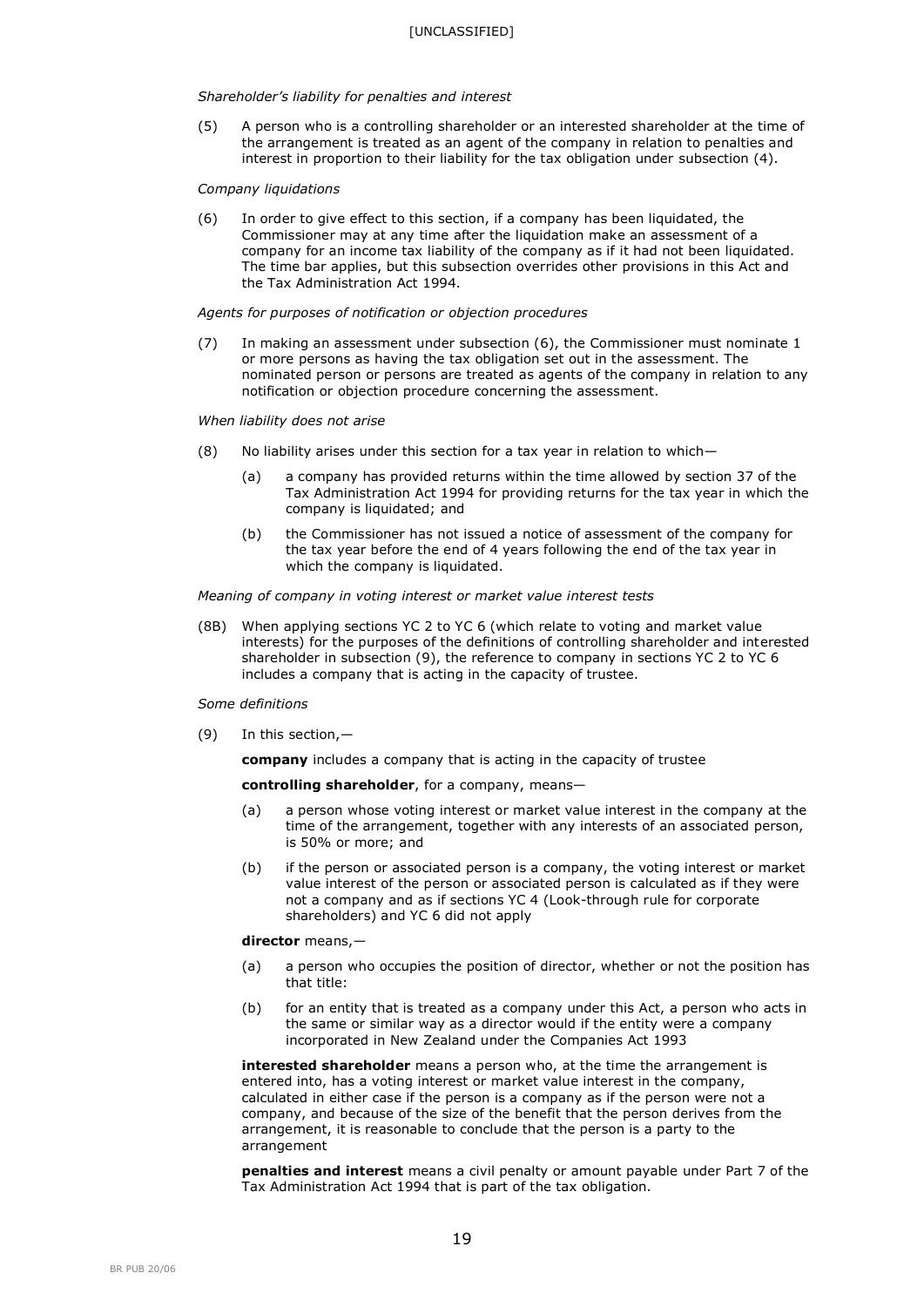## *Goods and Services Tax Act 1985*

2. Section 61 states:

### **61 Liability for tax payable by company left with insufficient assets**

Section HD 15 of the Income Tax Act 2007, with any necessary modifications, applies for the purpose of this Act as if the terms income tax or tax read goods and services tax.

## *Companies Act 1993*

3. Section 135 states:

#### **135 Reckless trading**

A director of a company must not—

- (a) agree to the business of the company being carried on in a manner likely to create a substantial risk of serious loss to the company's creditors; or
- (b) cause or allow the business of the company to be carried on in a manner likely to create a substantial risk of serious loss to the company's creditors.

### 4. Section 136 states:

### **136 Duty in relation to obligations**

A director of a company must not agree to the company incurring an obligation unless the director believes at that time on reasonable grounds that the company will be able to perform the obligation when it is required to do so.

5. Section 138B states:

### **138B Safe harbour for directors relating to effects of COVID-19**

- (1) The provisions of Schedule 12 have effect according to their terms.
- (2) This section and Schedule 12 are repealed on the close of 31 May 2022.
- 6. Schedule 12 states:

#### **Schedule 12**

#### **Safe harbour provisions relating to outbreak of COVID-19**

### **1 Purpose of schedule**

- (1) The purpose of this schedule is to give to directors of companies that are facing significant liquidity problems because of the effects of the outbreak of COVID-19 more certainty about their duties when—
	- (a) agreeing to the business of the company being carried on or causing or allowing the business of the company to be carried on; and
	- (b) agreeing to the company incurring obligations.
- (2) However, it is not a purpose of this schedule to facilitate the ability of a company that has no realistic prospect of continuing to trade or operate in the medium or long term to defer a decision to enter into liquidation to the detriment of its creditors.

#### **2 Overview of schedule**

- (1) This schedule applies in relation to actions of directors of certain companies during safe harbour periods.
- (2) Subclause (1) is only a guide to the overall scheme and effect of this schedule.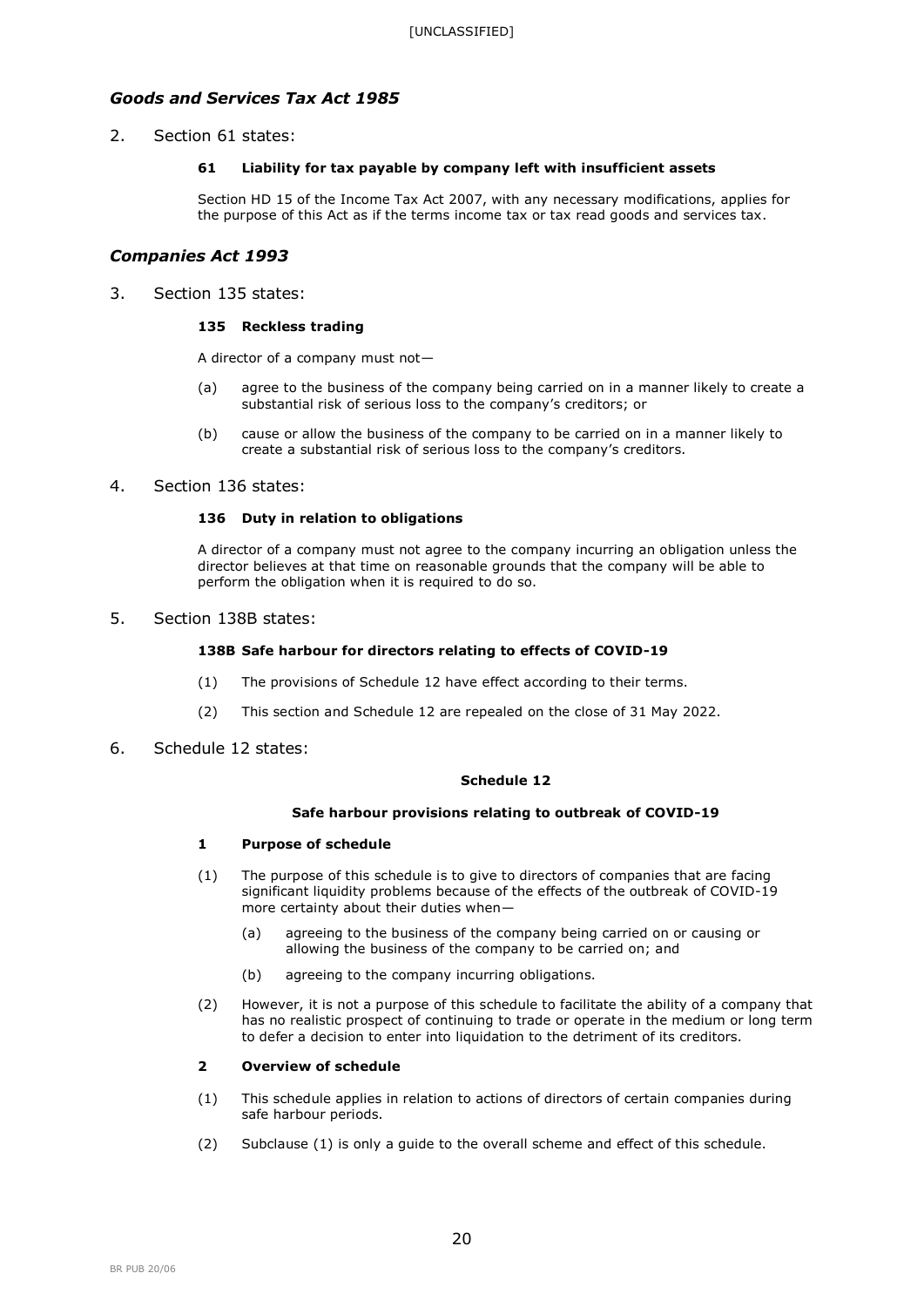#### **3 Interpretation**

In this schedule, unless the context otherwise requires,—

**action** includes omission

**commencement date** means the commencement date of section 138B

**company in BDH** means a company to which the protections in Part 5 of Schedule 13 apply

**Ministers** means the Minister of Finance and the Minister of the Crown who, under the authority of a warrant or with the authority of the Prime Minister, is responsible for the administration of this Act, acting jointly

**reaching a compromise or other arrangement** includes a proposed arrangement being approved by the company's creditors under Schedule 13

**safe harbour period** has the meaning set out in clause 5.

*Application of safe harbour provisions*

### **4 Companies to which safe harbour provisions apply**

- (1) Clauses 6 and 7 apply to a company (including a company in BDH) if,  $-$ 
	- (a) as at 31 December 2019 (or any later benchmark date prescribed in regulations for a new safe harbour period), the company was able to pay its debts as they became due in the normal course of business; or
	- (b) the company was incorporated on or after 1 January 2020 but before 3 April 2020.
- (2) However, clauses 6 and 7 do not apply to a company that is—
	- (a) a registered bank within the meaning of section 2(1) of the Reserve Bank of New Zealand Act 1989:
	- (b) a licensed insurer:
	- (c) an NBDT within the meaning of section 5 of the Non-bank Deposit Takers Act 2013:
	- (d) a qualifying counterparty within the meaning of section 122A of the Reserve Bank of New Zealand Act 1989:
	- (e) a company incorporated on or after 3 April 2020:
	- (f) a company of a class prescribed in any regulations made under clause 9.
- (3) In addition, clauses 6 and 7—
	- (a) do not apply in the circumstances, or to the transactions, prescribed in any regulations made under clause 9; and
	- (b) cease to apply if conditions prescribed in any regulations made under clause 9 are not satisfied.

#### **5 Meaning of safe harbour period**

- (1) In this schedule, safe harbour period means—
	- (a) the initial safe harbour period; and
	- (b) if regulations are made under clause  $10(1)(b)$ , the new safe harbour period.
- (2) The initial safe harbour period means the period that starts on 3 April 2020 and ends—
	- (a) on the close of 30 September 2020; or
	- (b) if regulations are made under clause  $10(1)(a)$ , on the close of the date to which the period is extended.
- (3) The new safe harbour period means the period prescribed in the regulations made under clause  $10(1)(b)$ .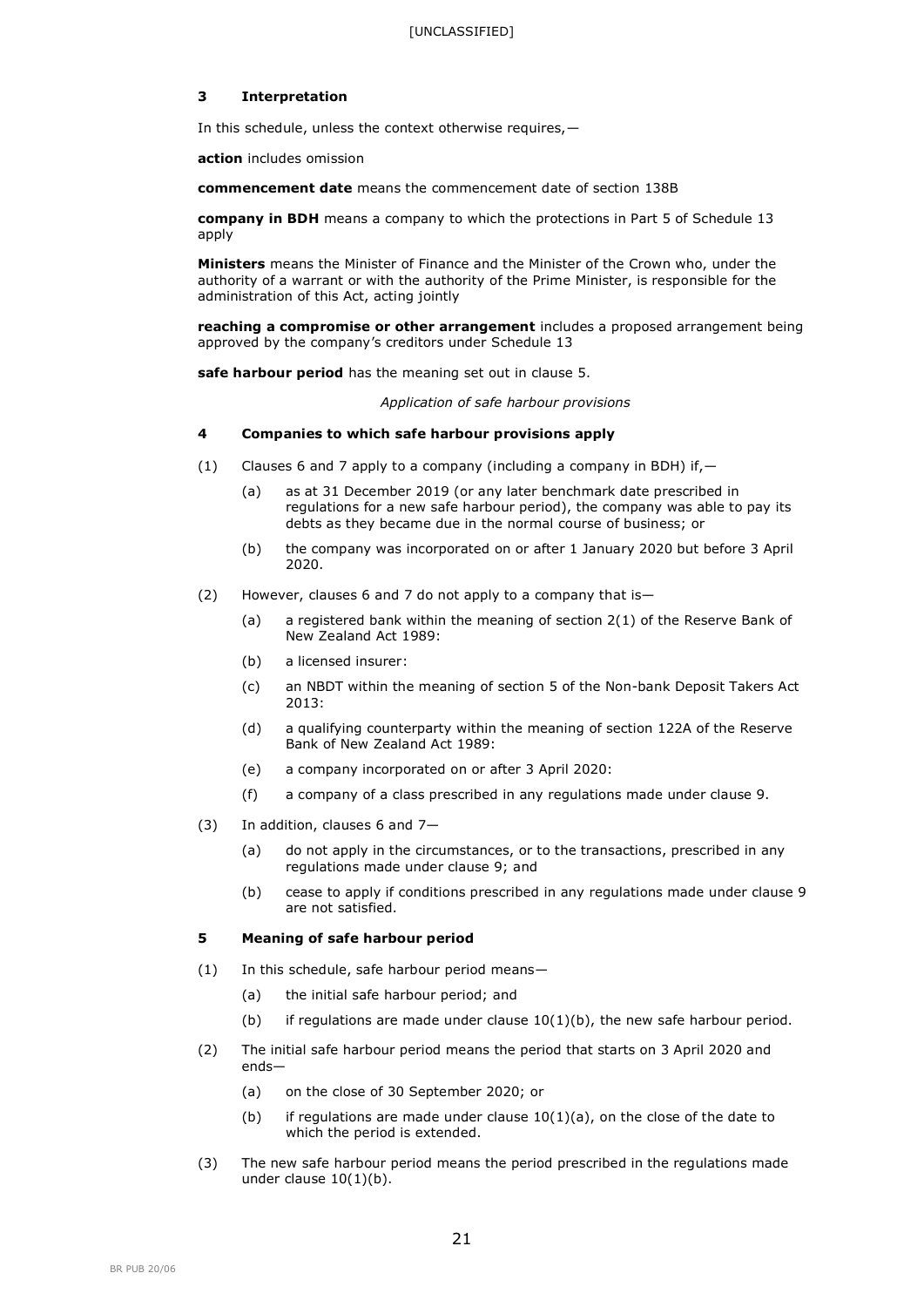#### *Safe harbour provisions*

### **6 Safe harbour relating to reckless trading**

- (1) This clause applies to the following actions of a director of a company taken during a safe harbour period:
	- (a) agreeing to the business of the company being carried on in any manner:
	- (b) causing or allowing the business of the company to be carried on in any manner.
- (2) The actions of the director do not breach section 135 if, at the time of taking them, the director, in good faith, is of the opinion that—
	- (a) the company has, or in the next 6 months is likely to have, significant liquidity problems; and
	- (b) the liquidity problems are, or will be, a result of the effects of COVID-19 on the company, its debtors, or its creditors; and
	- (c) it is more likely than not that the company will be able to pay its due debts on and after the date in subclause (3).
- (3) For the purposes of subclause  $(2)(c)$ , the date is-
	- (a) 30 September 2021; or
	- (b) any later date prescribed by the regulations.
- (4) For the purposes of the opinion required by subclause (2)(c), the director may have regard to—
	- (a) the likelihood of trading conditions improving:
	- (b) the likelihood of the company reaching a compromise or other arrangement with its creditors:
	- (c) any other matters the director considers to be relevant.
- (5) In this clause, regulations means regulations made under clause 10.
- (6) See clause 4, for companies to which this clause applies.

#### **7 Safe harbour relating to section 136 duty**

- (1) Subclause (2) applies to a director of a company—
	- (a) who, during a safe harbour period, agrees to the company incurring an obligation; and
	- (b) who, at the time of agreeing to the company incurring the obligation, is, in good faith, of the opinion that the company has, or in the next 6 months is likely to have, significant liquidity problems.
- (2) For the purposes of section 136, the director has reasonable grounds to believe that the company will be able to perform the obligation when it is required to do so if the director, in good faith, is of the opinion that—
	- (a) the liquidity problems are, or will be, a result of the effects of COVID-19 on the company, its debtors, or its creditors; and
	- (b) it is more likely than not that the company will be able to pay its due debts on and after the date in subclause (4).
- (3) However, subclause (2) only applies if the company incurs the obligation in the safe harbour period.
- (4) For the purposes of subclause  $(2)(b)$ , the date is-
	- (a) 30 September 2021; or
	- (b) any later date prescribed by the regulations.
- (5) For the purposes of the opinion required by subclause  $(2)(b)$ , the director may have regard to—
	- (a) the likelihood of trading conditions improving: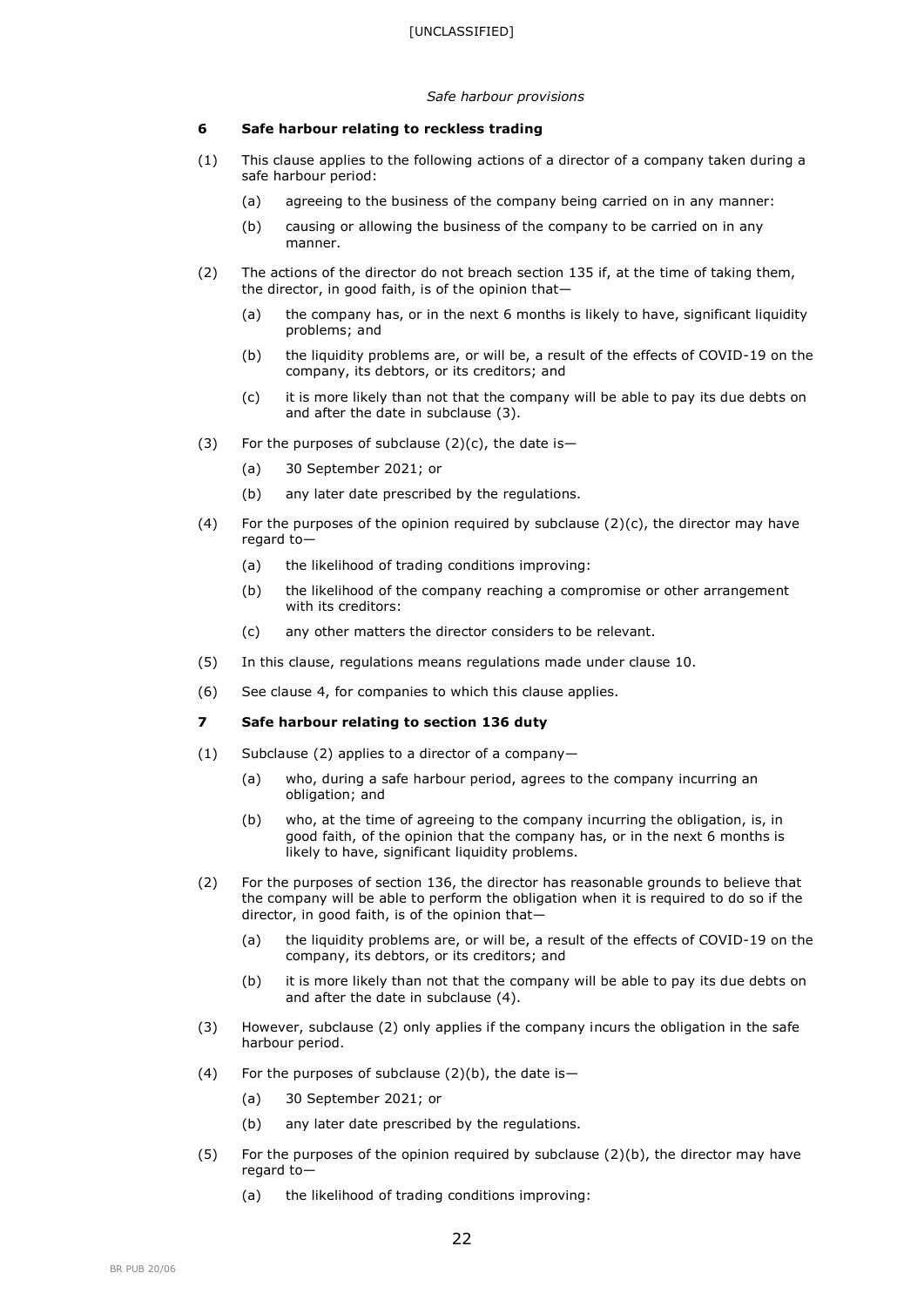- (b) the likelihood of the company reaching a compromise or other arrangement with its creditors:
- (c) any other matters the director considers to be relevant.
- (6) In this clause, regulations means regulations made under clause 10.
- (7) See clause 4, for companies to which this clause applies.

*Miscellaneous*

#### **8 Burden of proof**

A person who wishes to rely on a provision of this schedule in a proceeding for, or relating to, a breach of section 135 or 136 has the burden of proving that the provision applies.

#### **9 Regulations relating to companies, etc, to which safe harbour provisions apply**

- (1) The Governor-General may, by Order in Council made on the recommendation of the Ministers, make regulations that prescribe classes of companies, or classes of transactions or other circumstances, for the purposes of clause 4, including providing for either or both of the following:
	- (a) for clause 6 or 7, or both, to apply only if conditions prescribed in the regulations are satisfied:
	- (b) for clause 6 or 7, or both, to cease to apply if conditions prescribed in the regulations are not satisfied.
- (2) Before recommending the making of regulations under subclause (1), the Ministers must have regard to—
	- (a) the provisions of clause 1 (which relates to the purpose of this schedule); and
	- (b) the effect of the regulations on—
		- (i) the creditors of companies that have significant liquidity problems; and
		- (ii) the integrity of corporate insolvency law.
- (3) Different matters may be prescribed in respect of different classes of companies, transactions, or other circumstances.
- (4) See also clause 10 (for regulations prescribing a benchmark date).

#### **10 Regulations relating to safe harbour periods**

- (1) The Governor-General may, by Order in Council made on the recommendation of the Ministers, make regulations that—
	- (a) extend the initial safe harbour period until no later than 31 March 2021:
	- (b) provide for clause 6 or 7, or both, to apply for a new safe harbour period—
		- (i) of no more than 6 months; and
		- (ii) that ends no later than the close of 30 September 2021.
- (2) The powers in subclause  $(1)(a)$  and  $(b)$  may each be exercised once only.
- (3) However, the Governor-General may, by Order in Council made on the recommendation of the Ministers,—
	- (a) revoke regulations made under subclause (1) (wholly or in part):
	- (b) amend regulations made under subclause (1) to reduce the period of an extension or a new safe harbour period.
- (4) The Ministers must not recommend the making of regulations under subclause (1) unless the Ministers—
	- (a) have had regard to the provisions of clause 1 (which relates to the purpose of this schedule); and
	- (b) are satisfied that the extension or new safe harbour period is—
		- (i) necessary or desirable to address the effects of COVID-19; and